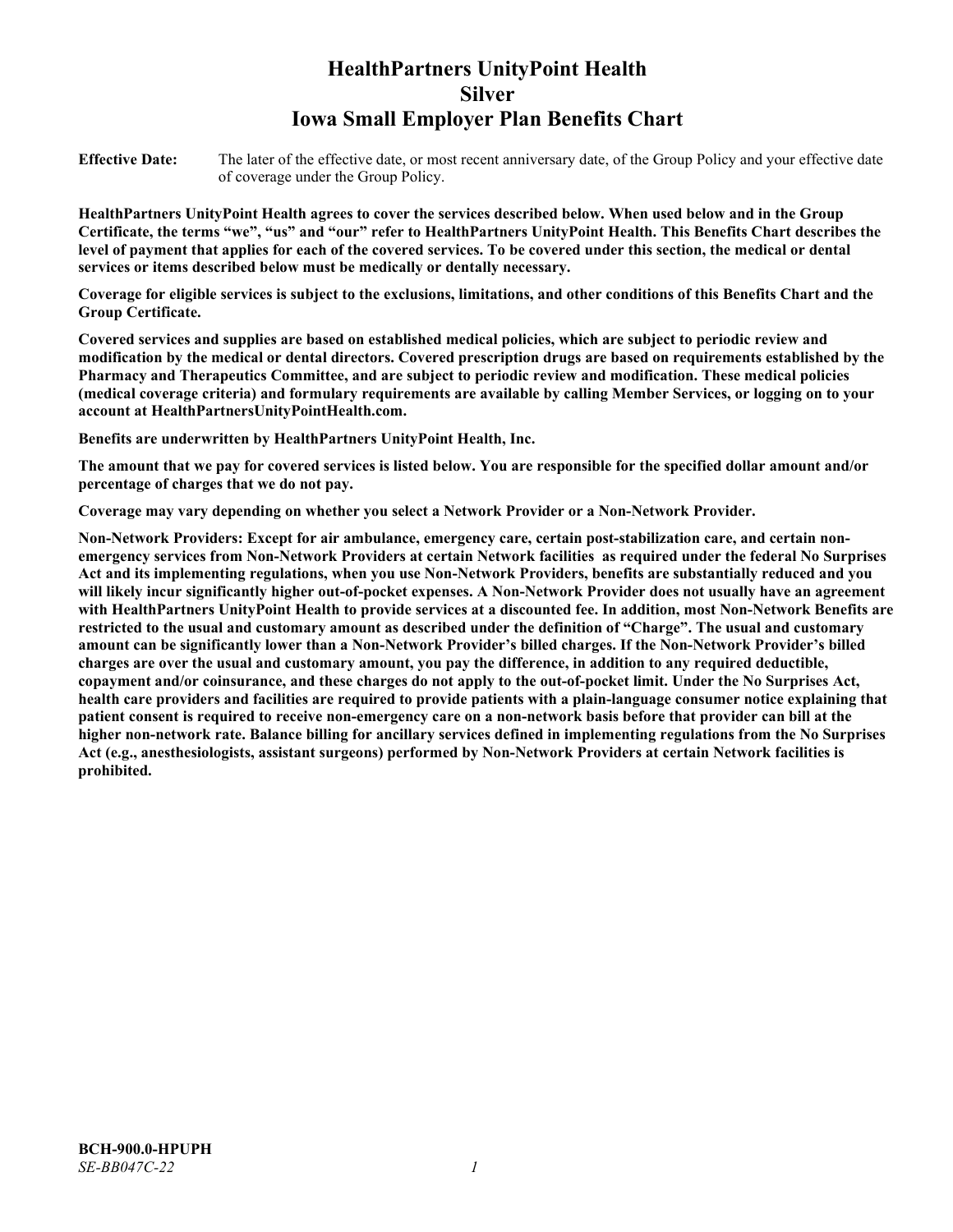# **These definitions apply to this Benefits Chart. They also apply to the Group Certificate.**

| <b>Biosimilar drug:</b> | A prescription drug, approved by the Food and Drug Administration (FDA), that the FDA has<br>determined is biosimilar to and interchangeable with a biological brand name drug. Biosimilar<br>drugs are not considered generic drugs and are not covered under the generic drug benefit.                                                                                                                                                                                                                                                                                                                                           |
|-------------------------|------------------------------------------------------------------------------------------------------------------------------------------------------------------------------------------------------------------------------------------------------------------------------------------------------------------------------------------------------------------------------------------------------------------------------------------------------------------------------------------------------------------------------------------------------------------------------------------------------------------------------------|
| <b>Brand name drug:</b> | A prescription drug, approved by the Food and Drug Administration (FDA), that is<br>manufactured, sold, or licensed for sale under a trademark by the pharmaceutical company that<br>originally researched and developed the drug. Brand name drugs have the same active-ingredient<br>formula as the generic version of the drug. However, generic drugs are manufactured and sold by<br>other drug manufacturers and are generally not available until after the patent on the brand name<br>drug has expired. A few brand name drugs may be covered at the generic drug benefit level if<br>this is indicated on the formulary. |
| Calendar year:          | This is the 12-month period beginning 12:01 A.M. central time, on January 1, and ending 12:00<br>A.M. central time of the next following December 31.                                                                                                                                                                                                                                                                                                                                                                                                                                                                              |
| Charge:                 | For covered services delivered by participating Network Providers, is the provider's discounted<br>charge for a given medical/surgical service, procedure or item.                                                                                                                                                                                                                                                                                                                                                                                                                                                                 |
|                         | For covered services delivered by Non-Network providers, a contracted rate may apply if such<br>arrangement is available to HealthPartners UnityPoint Health.                                                                                                                                                                                                                                                                                                                                                                                                                                                                      |
|                         | For the Usual and Customary Charge for covered services delivered by Non-Network Providers,<br>our payment is calculated using one of the following options to be determined at the discretion of<br>HealthPartners UnityPoint Health: 1) a percentage of the Medicare fee schedule; 2) a comparable<br>schedule if the service is not on the Medicare fee schedule; or 3) a commercially reasonable rate<br>for such service.                                                                                                                                                                                                     |
|                         | The usual and customary charge is the maximum amount allowed that we consider in the<br>calculation of the payment of charges incurred for certain covered services. You must pay for<br>any charges above the usual and customary charge, and they do not apply to the out-of-pocket<br>limit.                                                                                                                                                                                                                                                                                                                                    |
|                         | A charge is incurred for covered ambulatory medical and surgical services, on the date the<br>service or item is provided. A charge is incurred for covered inpatient services, on the date of<br>admission to a hospital. To be covered, a charge must be incurred on or after your effective date<br>and on or before the termination date.                                                                                                                                                                                                                                                                                      |
| Copayment/coinsurance:  | The specified dollar amount, or percentage, of charges incurred for covered services, which we<br>do not pay, but which you must pay, each time you receive certain medical services, procedures<br>or items. Our payment for those covered services or items begins after the copayment or<br>coinsurance is satisfied. Covered services or items requiring a copayment or coinsurance are<br>specified in this Benefits Chart.                                                                                                                                                                                                   |
|                         | For services provided by a Network Provider:                                                                                                                                                                                                                                                                                                                                                                                                                                                                                                                                                                                       |
|                         | An amount which is listed as a flat dollar copayment is applied to a Network Provider's<br>discounted charges for a given service. However, if the Network Provider's discounted charge<br>for a service or item is less than the flat dollar copayment, you will pay the Network Provider's<br>discounted charge. An amount which is listed as a percentage of charges or coinsurance is based<br>on the Network Provider's discounted charges, calculated at the time the claim is processed,<br>which may include an agreed upon fee schedule rate for case rate or withhold arrangements.                                      |
|                         | For services provided by a Non-Network Provider:                                                                                                                                                                                                                                                                                                                                                                                                                                                                                                                                                                                   |
|                         | Any copayment or coinsurance is applied to the lesser of the provider's charges or the usual and<br>customary charge for a service.                                                                                                                                                                                                                                                                                                                                                                                                                                                                                                |
|                         | A copayment or coinsurance is due at the time a service is provided, or when billed by the<br>provider.                                                                                                                                                                                                                                                                                                                                                                                                                                                                                                                            |
|                         |                                                                                                                                                                                                                                                                                                                                                                                                                                                                                                                                                                                                                                    |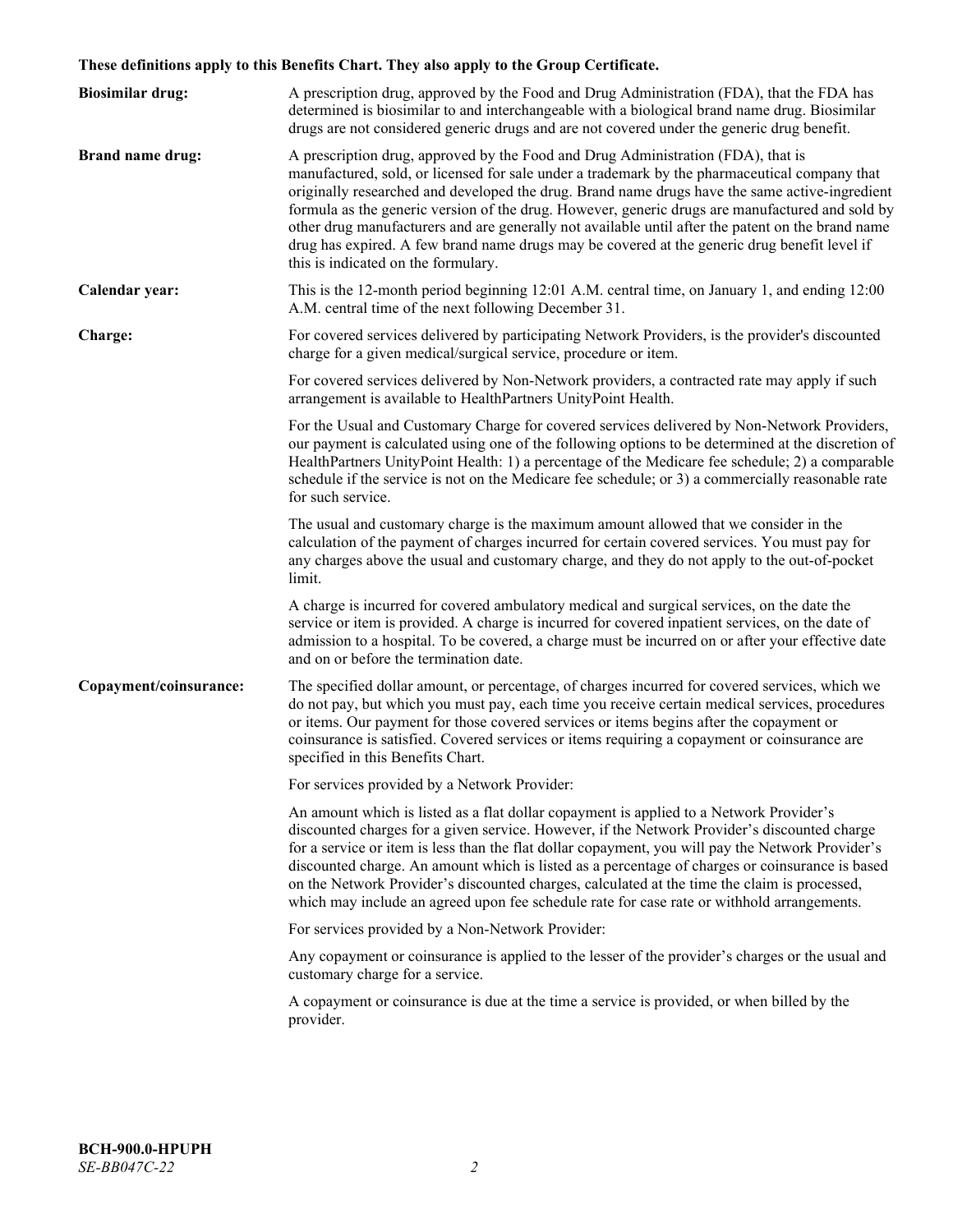| Deductible:               | The specified dollar amount of charges incurred for covered services, which we do not pay, but<br>an enrollee or a family has to pay first in a calendar year. Our payment for those services or items<br>begins after the deductible is satisfied. For Network Providers, the amount of the charges that<br>apply to the deductible are based on the Network Provider's discounted charges, calculated at the<br>time the claim is processed, which may include an agreed upon fee schedule rate for case rate or<br>withhold arrangements. For Non-Network Providers, the amount of charges that apply to the<br>deductible are the lesser of the provider's charges or the usual and customary charge for a<br>service. |
|---------------------------|----------------------------------------------------------------------------------------------------------------------------------------------------------------------------------------------------------------------------------------------------------------------------------------------------------------------------------------------------------------------------------------------------------------------------------------------------------------------------------------------------------------------------------------------------------------------------------------------------------------------------------------------------------------------------------------------------------------------------|
|                           | Any amounts paid or reimbursed by a third party, including but not limited to: point of service<br>rebates, manufacturer coupons, manufacturer debit cards or other forms of direct reimbursement<br>to an insured for a product or service, will not apply toward your deductible, to the extent<br>permitted under state and federal law.                                                                                                                                                                                                                                                                                                                                                                                |
|                           | Your plan has an embedded deductible. This means once an insured meets the individual<br>deductible, the plan begins paying benefits for that person. If two or more members of the family<br>meet the family deductible, the plan begins paying benefits for all members of the family,<br>regardless of whether each insured has met the individual deductible. However, an insured may<br>not contribute more than the individual deductible toward the family deductible.                                                                                                                                                                                                                                              |
|                           | All services are subject to the deductible, unless otherwise indicated below in this Benefits Chart.                                                                                                                                                                                                                                                                                                                                                                                                                                                                                                                                                                                                                       |
| Formulary:                | This is a current list, which may be revised from time to time, of prescription drugs, medications,<br>equipment and supplies covered by us as indicated in this Benefits Chart which are covered at the<br>highest benefit level. Some drugs on the formulary may require prior authorization to be covered<br>as formulary drugs. The formulary, and information on drugs that require prior authorization, are<br>available by calling Member Services, or logging on to your account at<br>HealthPartnersUnityPointHealth.com.                                                                                                                                                                                         |
| Generic drug:             | A prescription drug, approved by the Food and Drug Administration (FDA) that the FDA has<br>determined is comparable to a brand name drug product in dosage form, strength, route of<br>administration, quality, intended use and documented bioequivalence. Generally, generic drugs<br>cost less than brand name drugs. Some brand name drugs may be covered at the generic drug<br>benefit level if this is indicated on the formulary.                                                                                                                                                                                                                                                                                 |
| Lifetime maximum benefit: | The specified coverage limit actually paid by us for services and/or charges incurred by you for a<br>given procedure or diagnosis. Payment of benefits under this Benefits Chart ceases when that<br>lifetime maximum benefit is reached. You have to pay for any subsequent charges. Essential<br>health benefits are not subject to any lifetime maximums.                                                                                                                                                                                                                                                                                                                                                              |
| Non-formulary drug:       | This is a prescription drug, approved by the Food and Drug Administration (FDA), that is not on<br>the formulary, is medically necessary and is not investigative or otherwise excluded under the<br>Certificate.                                                                                                                                                                                                                                                                                                                                                                                                                                                                                                          |
| Out-of-pocket expenses:   | You pay the specified copayments/coinsurance and deductibles applicable for particular services,<br>subject to the out-of-pocket limits described below. These amounts are in addition to the monthly<br>premium payments.                                                                                                                                                                                                                                                                                                                                                                                                                                                                                                 |
| Out-of-pocket limit:      | You pay the copayments/coinsurance and deductibles for covered services, to the individual or<br>family out-of-pocket limits. Thereafter we cover 100% of charges incurred for all other covered<br>services, for the rest of the calendar year. You pay amounts greater than the out-of-pocket limits<br>if you exceed any lifetime maximum benefit or any visit or day limits. Essential health benefits<br>are not subject to any lifetime maximums.                                                                                                                                                                                                                                                                    |
|                           | Non-Network Benefits above the usual and customary charge (see definition of charge above) do<br>not apply to the out-of-pocket limit.                                                                                                                                                                                                                                                                                                                                                                                                                                                                                                                                                                                     |
|                           | Non-Network Benefits for transplant surgery do not apply to the out-of-pocket limit.                                                                                                                                                                                                                                                                                                                                                                                                                                                                                                                                                                                                                                       |
|                           | Any amounts paid or reimbursed by a third party, including but not limited to: point of service<br>rebates, manufacturer coupons, manufacturer debit cards or other forms of direct reimbursement<br>to an insured for a product or service, will not apply as an out-of-pocket expense, to the extent<br>permitted under state and federal law.                                                                                                                                                                                                                                                                                                                                                                           |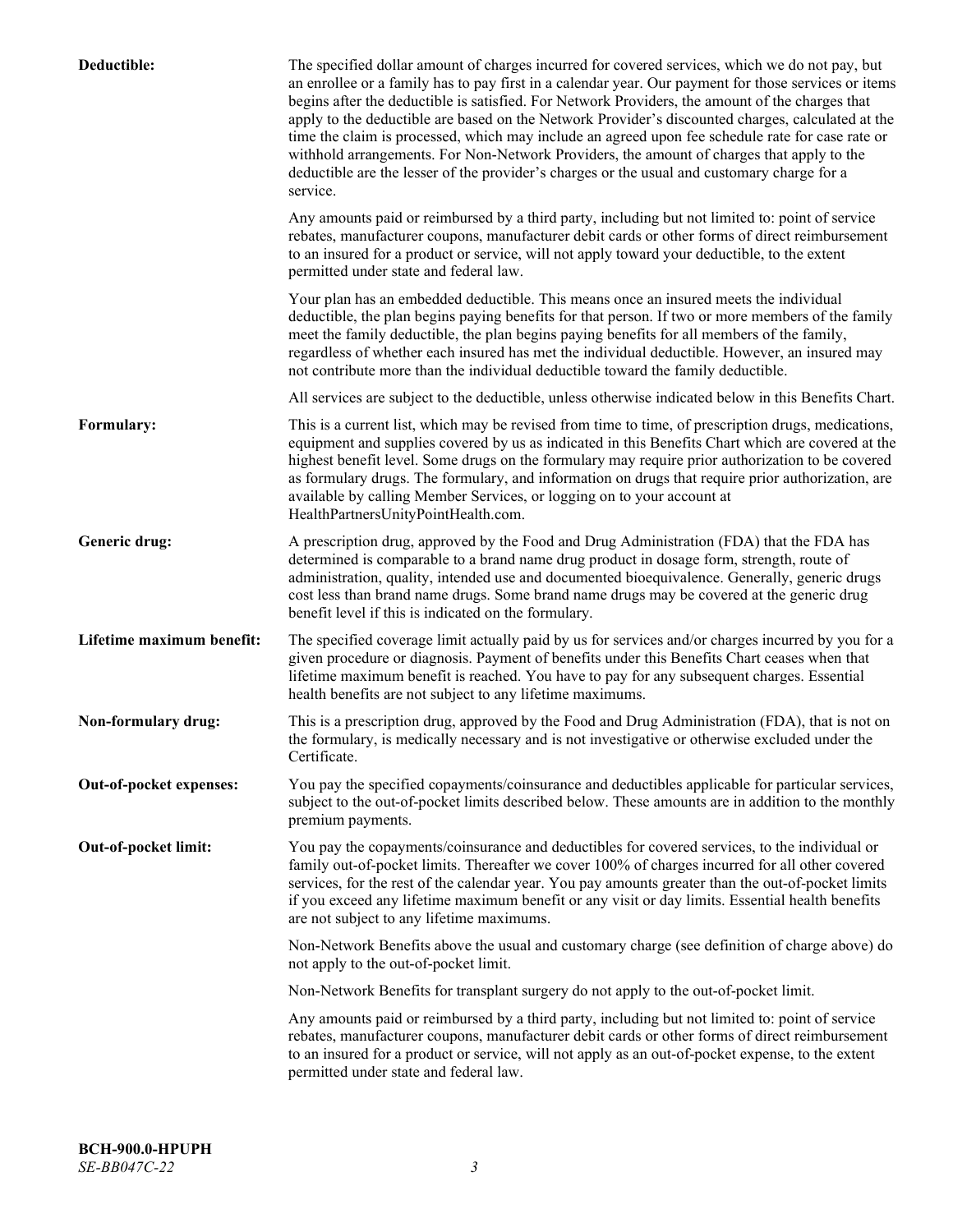You are responsible to keep track of the out-of-pocket expenses. Contact our Member Services department for assistance in determining the amount paid by the enrollee for specific eligible services received. Claims for reimbursement under the out-of-pocket limit provisions are subject to the same time limits and provisions described under the "Claims Provisions" section of the Certificate. **Specialty drug list:** This is a current list, which may be revised from time to time, of prescription drugs, medications, equipment and supplies, which are typically bio-pharmaceuticals. The purpose of a specialty drug list is to facilitate enhanced monitoring of complex therapies used to treat specific conditions. Specialty drugs are covered by us as indicated in this Benefits Chart. The specialty drug list is available by calling Member Services, or logging on to your account at [HealthPartnersUnityPointHealth.com.](https://www.healthpartnersunitypointhealth.com/)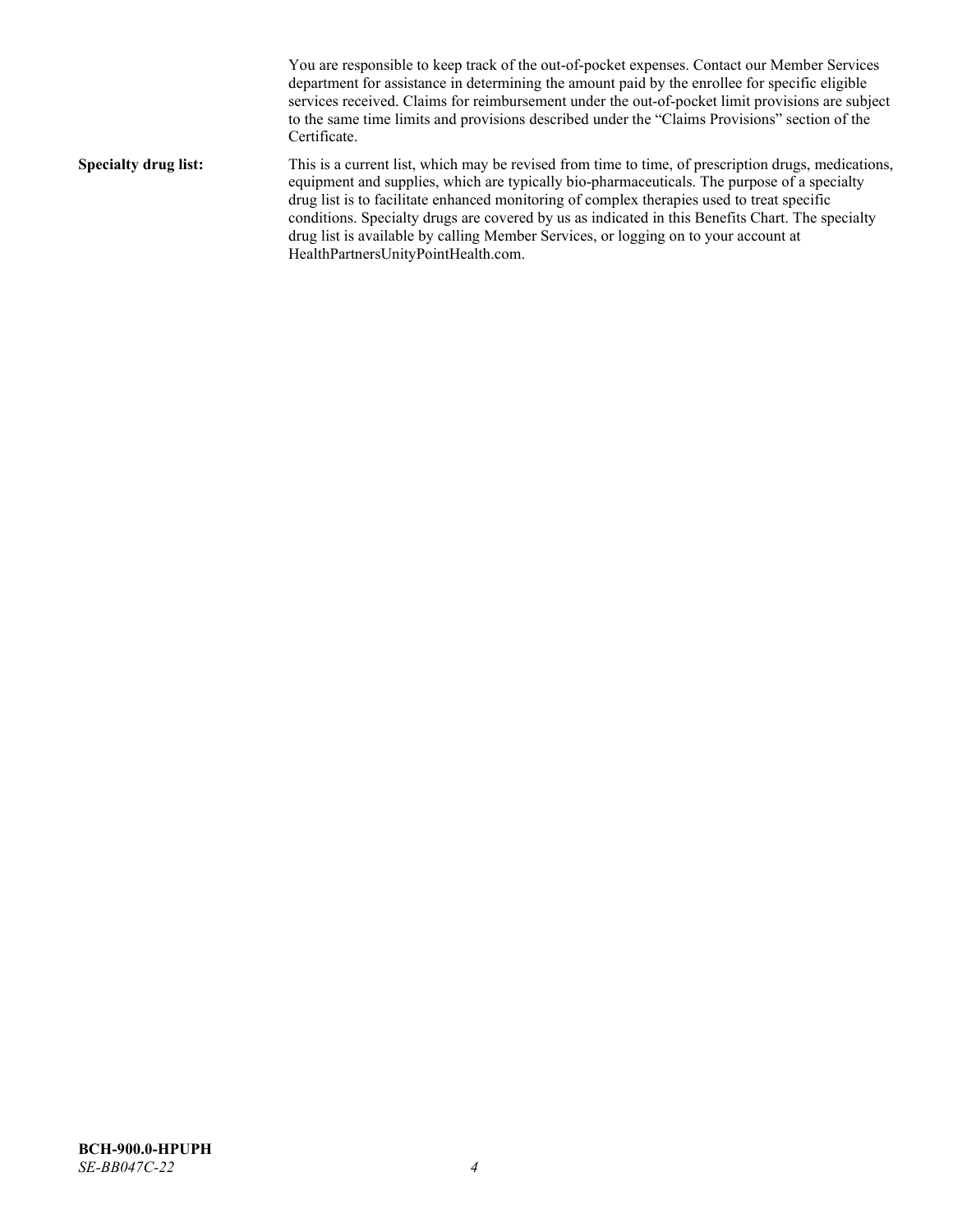# **DEDUCTIBLES, OUT-OF-POCKET LIMITS AND LIFETIME MAXIMUMS**

### **Individual calendar year deductible**

| <b>Network Benefits</b> | <b>Non-Network Benefits</b> |
|-------------------------|-----------------------------|
| \$3,500                 | \$10,000                    |

### **Family calendar year deductible**

| <b>Network Benefits</b> | <b>Non-Network Benefits</b> |
|-------------------------|-----------------------------|
| \$7,000                 | \$20,000                    |

Separate deductibles must be satisfied under the Network Benefits and Non-Network Benefits.

Your plan has an embedded deductible. This means once an insured meets the individual deductible, the plan begins paying benefits for that person. If two or more members of the family meet the family deductible, the plan begins paying benefits for all members of the family, regardless of whether each insured has met the individual deductible. However, an insured may not contribute more than the individual deductible toward the family deductible.

Any amounts paid or reimbursed by a third party, including but not limited to: point of service rebates, manufacturer coupons, manufacturer debit cards or other forms of direct reimbursement to an insured for a product or service, will not apply toward your deductible, to the extent permitted under state and federal law.

### **Individual calendar year out-of-pocket limit**

| <b>Network Benefits</b> | <b>Non-Network Benefits</b> |
|-------------------------|-----------------------------|
| \$8,000                 | \$30,000                    |

### **Family calendar year out-of-pocket limit**

| <b>Network Benefits</b> | <b>Non-Network Benefits</b> |
|-------------------------|-----------------------------|
| \$16,000                | \$60,000                    |

Separate out-of-pocket limits must be satisfied under the Network Benefits and Non-Network Benefits.

Non-Network Benefits above the usual and customary charge will not apply toward the individual or family out-of-pocket limit.

Non-Network Benefits for transplant surgery do not apply to the out-of-pocket limit.

Any amounts paid or reimbursed by a third party, including but not limited to: point of service rebates, manufacturer coupons, manufacturer debit cards or other forms of direct reimbursement to an insured for a product or service, will not apply as an out-ofpocket expense, to the extent permitted under state and federal law.

#### **Lifetime maximum benefit for bariatric surgery**

| <b>Network Benefits</b> | <b>Non-Network Benefits</b> |
|-------------------------|-----------------------------|
| <sup>I</sup> Inlimited. | \$5,000                     |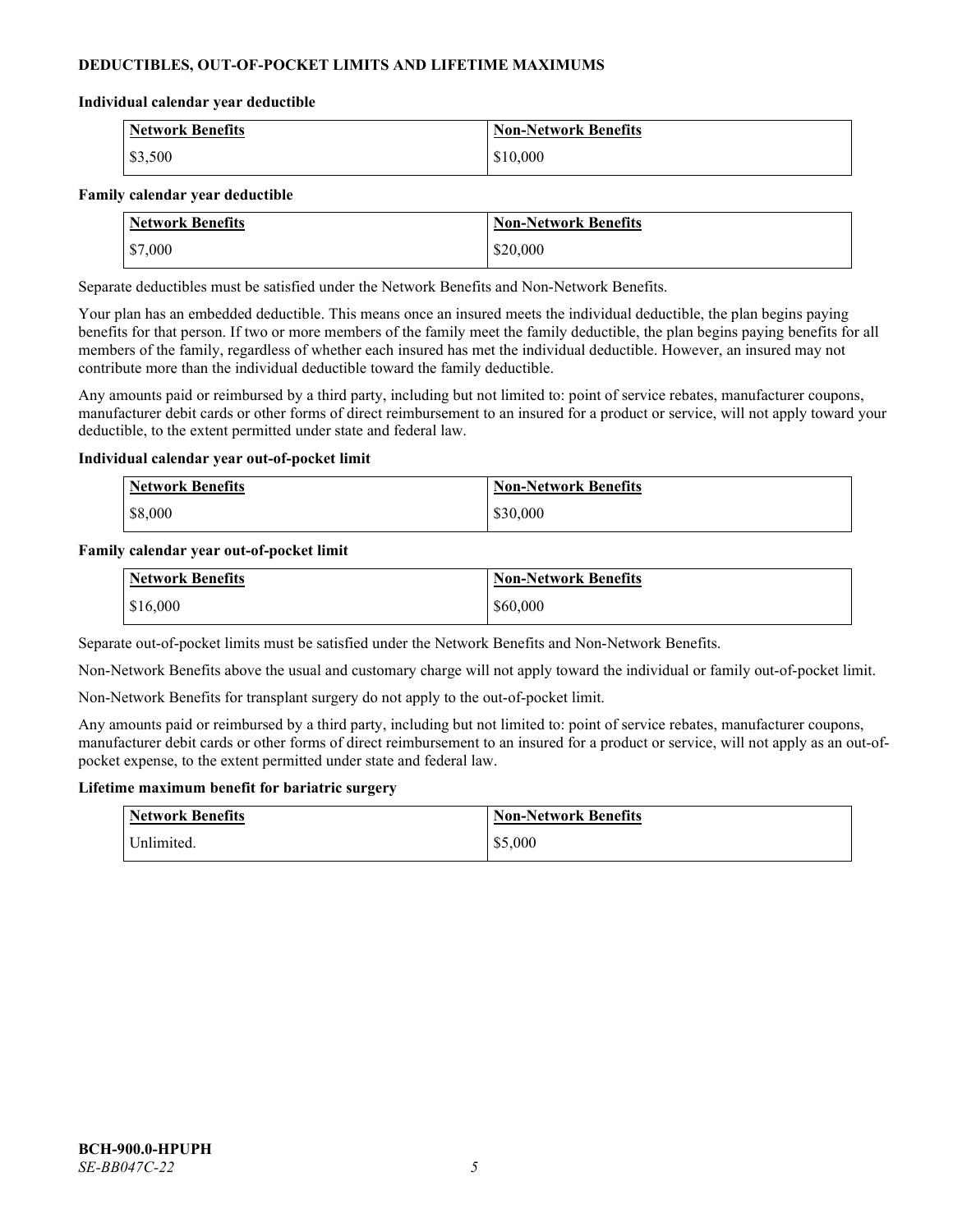# **AMBULANCE AND MEDICAL TRANSPORTATION**

### **Covered Services:**

We cover ambulance and medical transportation for medical emergencies.

We also cover medically necessary, non-emergency ground and air medical transportation if it meets our coverage criteria.

Under the No Surprises Act, non-network air ambulance providers may not bill patients for more than their cost-sharing responsibility for the corresponding Network service.

Covered services and supplies are based on established medical policies, which are subject to periodic review and modification by the medical or dental directors. These medical policies (medical coverage criteria) and applicable prior authorization requirements are available by calling Member Services, or logging on to your account at [HealthPartnersUnityPointHealth.com.](https://www.healthpartnersunitypointhealth.com/)

| <b>Network Benefits</b>      | <b>Non-Network Benefits</b> |
|------------------------------|-----------------------------|
| 70% of the charges incurred. | See Network Benefits.       |

### **Not Covered:**

See "Services Not Covered" in the Group Certificate.

# **BEHAVIORAL HEALTH SERVICES**

### **Covered Services:**

Covered services are based on established medical policies, which are subject to periodic review and modification by the medical directors. These medical policies (medical coverage criteria) are available by calling Member Services, or logging on to your account at [HealthPartnersUnityPointHealth.com.](https://www.healthpartnersunitypointhealth.com/)

### **Mental health services**

We cover services for mental health diagnoses as described in the Diagnostic and Statistical Manual of Mental Disorders – Fifth Edition (DSM-5) (most recent edition).

**Outpatient services including intensive outpatient and day treatment services:** We cover medically necessary outpatient professional mental health services for evaluation, crisis intervention, and treatment of mental health disorders.

A comprehensive diagnostic assessment will be used as the basis for a determination by a mental health professional, concerning the appropriate treatment and the extent of services required.

Outpatient services we cover for a diagnosed mental health condition include the following:

- Individual, group, family, and multi-family therapy;
- Medication management provided by a physician, certified nurse practitioner, or physician's assistant;
- Psychological testing services for the purposes of determining the differential diagnoses and treatment planning for patients currently receiving behavioral health services;
- Day treatment and intensive outpatient services in a licensed program;
- Partial hospitalization services in a licensed hospital or community mental health center;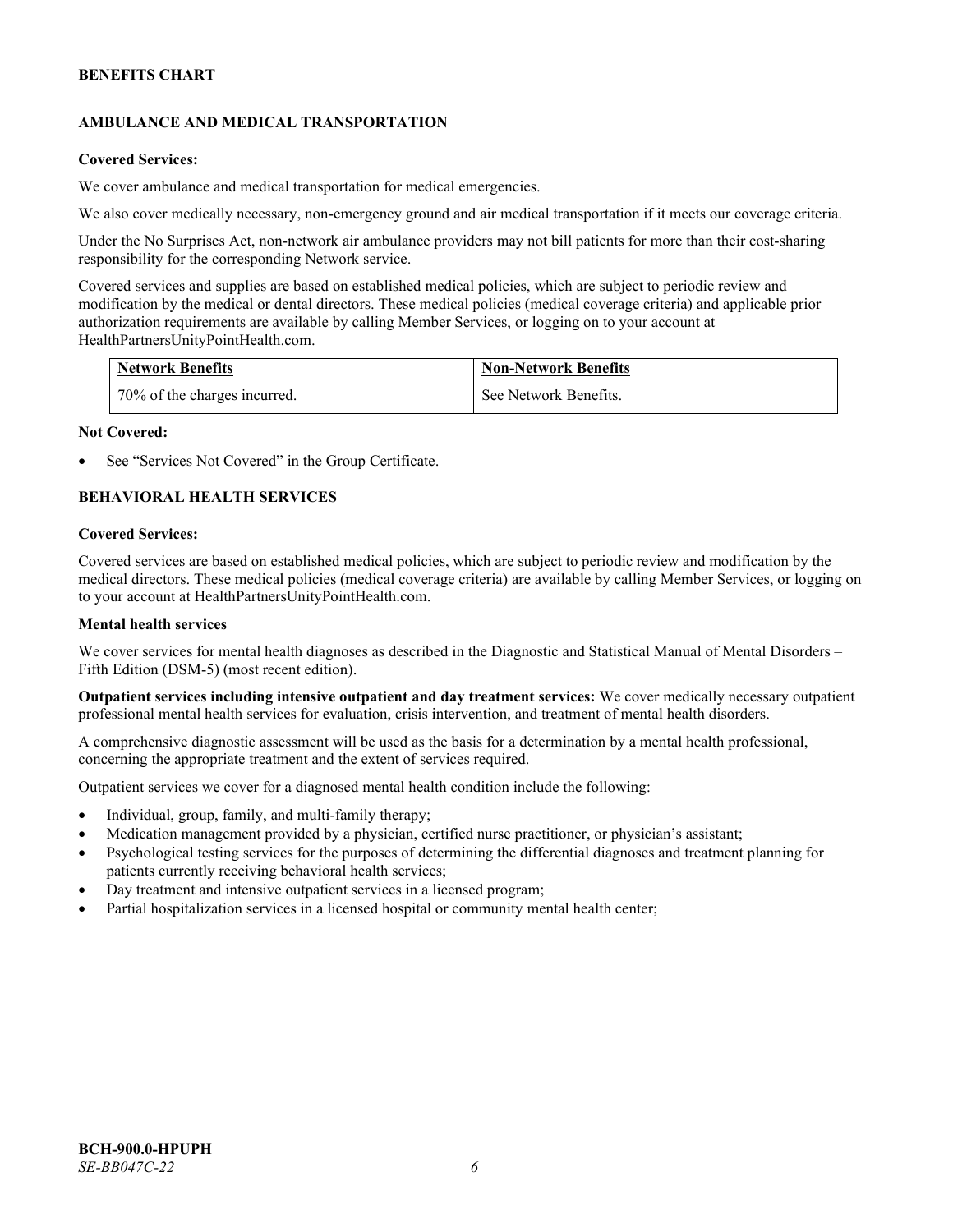- Psychotherapy and nursing services provided in the home if authorized by us; and
- Treatment for gender dysphoria.

| <b>Network Benefits</b>                                                                                                                                                                                                                                                                                                                          | <b>Non-Network Benefits</b>  |
|--------------------------------------------------------------------------------------------------------------------------------------------------------------------------------------------------------------------------------------------------------------------------------------------------------------------------------------------------|------------------------------|
| 70% of the charges incurred.                                                                                                                                                                                                                                                                                                                     | 50% of the charges incurred. |
| <b>First three visits</b>                                                                                                                                                                                                                                                                                                                        |                              |
| The first three mental health and substance use disorder<br>visits, urgent care visits, office visits, convenience<br>clinic visits, telephone visits and e-visits (other than<br>Virtuwell <sup>®</sup> or HealthPartners UnityPoint Health Virtual<br>Care) combined in a calendar year are covered at<br>100%, not subject to the deductible. |                              |
| Physician services are included; however, charges for<br>day treatment services, group visits, office procedures,<br>laboratory, radiology and other ancillary services are<br>not included and will be subject to the deductible and<br>coinsurance.                                                                                            |                              |

# **Group therapy**

| Network Benefits             | <b>Non-Network Benefits</b>  |
|------------------------------|------------------------------|
| 70% of the charges incurred. | 50% of the charges incurred. |

# **Inpatient services, including mental health residential treatment services:** We cover the following:

- Medically necessary inpatient services in a hospital and professional services for treatment of mental health disorders. Medical stabilization is covered under inpatient hospital services in the "Hospital and Skilled Nursing Facility Services" section; and
- Medically necessary mental health residential treatment services. This care must be authorized by us and provided by a hospital or residential behavioral health treatment facility licensed by the local state or Department of Health and Human Services. Services not covered under this benefit include halfway houses, group homes, extended care facilities, shelter services, correctional services, detention services, transitional services, group residential services, foster care services and wilderness programs.

| <b>Network Benefits</b>      | Non-Network Benefits         |
|------------------------------|------------------------------|
| 70% of the charges incurred. | 50% of the charges incurred. |

# **Substance use disorder (SUD) services**

We cover medically necessary services for assessments by a licensed alcohol and drug counselor and treatment of substance use disorders as defined in the latest edition of the DSM-5.

**Outpatient services, including intensive outpatient and day treatment services:** We cover medically necessary outpatient professional services for the diagnosis and treatment of substance use disorder. Substance use disorder treatment services must be provided by a program licensed by the local Department of Health and Human Services.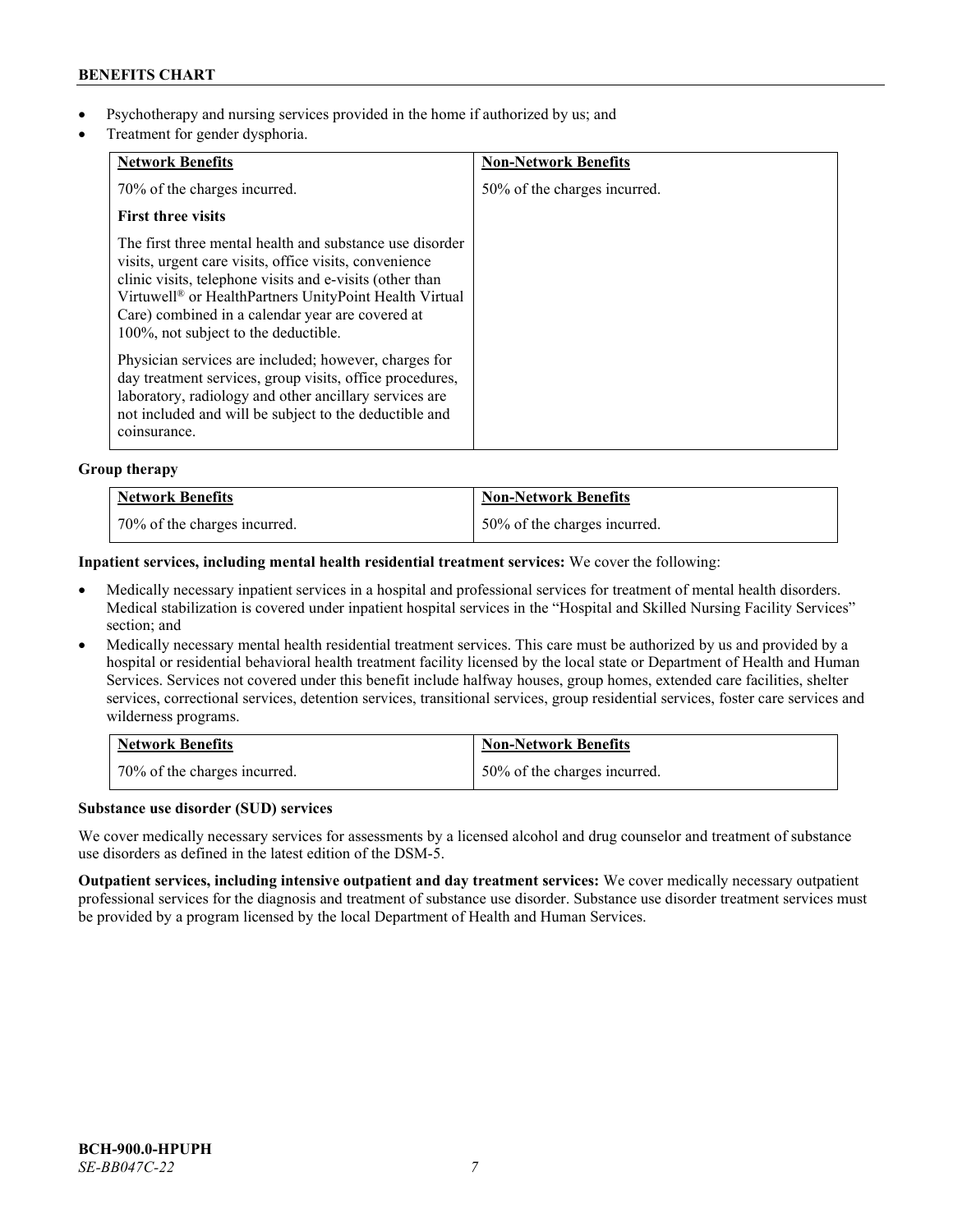Outpatient services we cover for a diagnosed substance use disorder include the following:

- Individual, group, family, and multi-family therapy provided in an office setting;
- Opiate replacement therapy including methadone and buprenorphine treatment; and
- Day treatment and intensive outpatient services in a licensed program.

| <b>Network Benefits</b>                                                                                                                                                                                                                                                                                              | <b>Non-Network Benefits</b>  |
|----------------------------------------------------------------------------------------------------------------------------------------------------------------------------------------------------------------------------------------------------------------------------------------------------------------------|------------------------------|
| 70% of the charges incurred.                                                                                                                                                                                                                                                                                         | 50% of the charges incurred. |
| <b>First three visits</b>                                                                                                                                                                                                                                                                                            |                              |
| The first three mental health and substance use disorder<br>visits, urgent care visits, office visits, convenience<br>clinic visits, telephone visits and e-visits (other than<br>Virtuwell or UnityPoint Health Virtual Care) combined<br>in a calendar year are covered at 100%, not subject to<br>the deductible. |                              |
| Physician services are included; however, charges for<br>day treatment services, group visits, office procedures,<br>laboratory, radiology and other ancillary services are<br>not included and will be subject to the deductible and<br>coinsurance.                                                                |                              |

**Inpatient services:** We cover the following:

- Medically necessary inpatient services in a hospital or primary residential treatment in a licensed substance use disorder treatment center. Primary residential treatment is an intensive residential treatment program of limited duration, typically 30 days or less.
- Services provided in a hospital that is licensed by the local state and accredited by Medicare; and
- Detoxification services in a hospital or community detoxification facility if it is licensed by the local Department of Health and Human Services.

| <b>Network Benefits</b>      | <b>Non-Network Benefits</b>  |
|------------------------------|------------------------------|
| 70% of the charges incurred. | 50% of the charges incurred. |

# **Not Covered:**

See "Services Not Covered" in the Group Certificate.

# **CHIROPRACTIC SERVICES**

# **Covered Services:**

We cover chiropractic services for rehabilitative care. Chiropractic services are adjustments to any abnormal articulations of the human body, especially those of the spinal column, for the purpose of giving freedom of action to impinged nerves that may cause pain or deranged function.

Massage therapy which is performed in conjunction with other treatment/modalities by a chiropractor, is part of a prescribed treatment plan and is not billed separately is covered.

| <b>Network Benefits</b>      | <b>Non-Network Benefits</b>  |
|------------------------------|------------------------------|
| 70% of the charges incurred. | 50% of the charges incurred. |

# **Not Covered:**

- Massage therapy for the purpose of comfort or convenience of the insured.
- See "Services Not Covered" in the Group Certificate.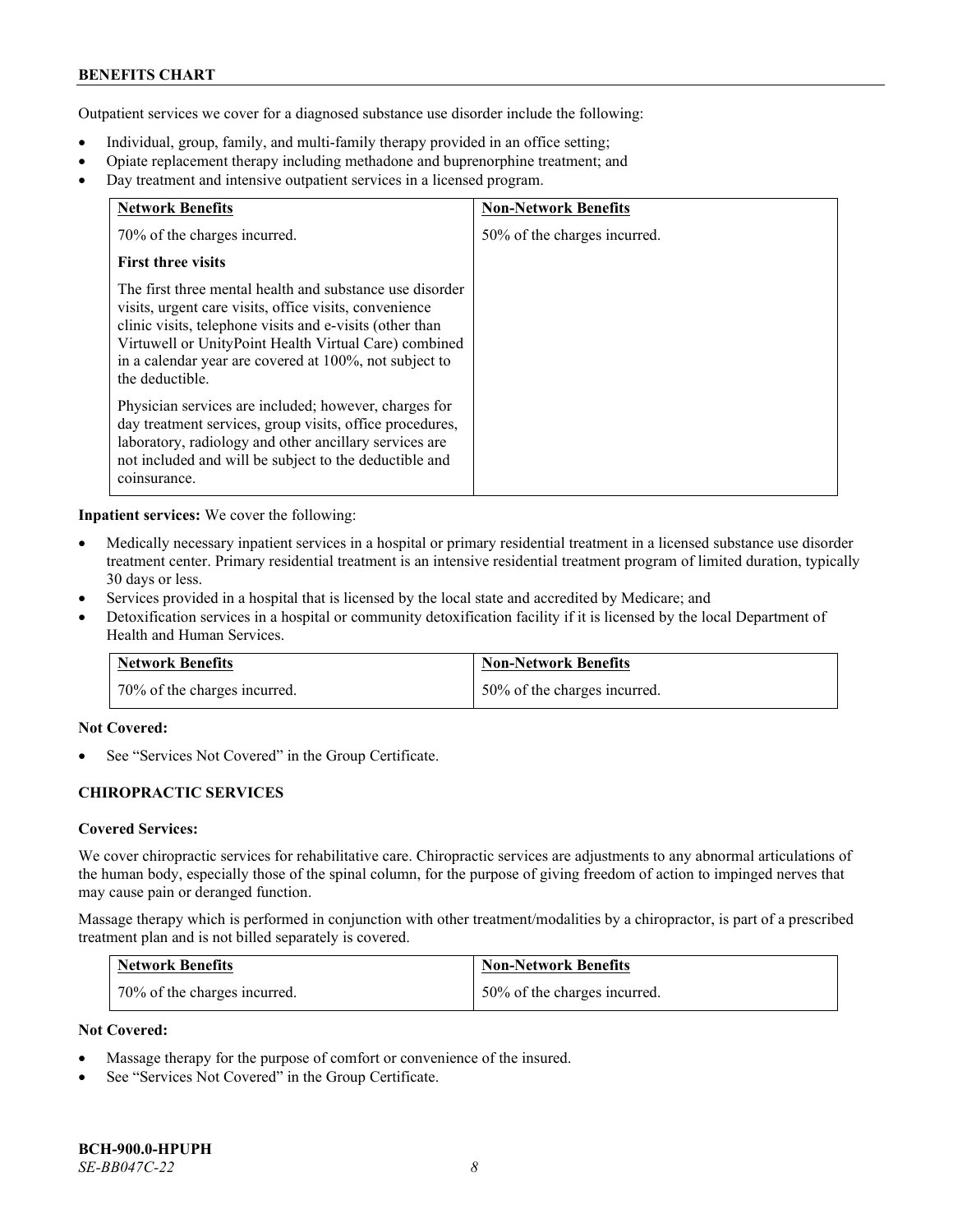# **CLINICAL TRIALS**

# **Covered Services:**

We cover certain routine services if you participate in a Phase I, Phase II, Phase III or Phase IV clinical trial that is conducted in relation to the prevention, detection, or treatment of cancer or other life-threatening disease or condition as defined in the Affordable Care Act. We cover routine patient costs for services that would be eligible under this Benefits Chart if the service were provided outside of a clinical trial.

| <b>Network Benefits</b>                              | <b>Non-Network Benefits</b>                          |
|------------------------------------------------------|------------------------------------------------------|
| Coverage level is same as corresponding Network      | Coverage level is same as corresponding Non-Network  |
| Benefits, depending on type of service provided such | Benefits, depending on type of service provided such |
| as Office Visits for Illness or Injury, Inpatient or | as Office Visits for Illness or Injury, Inpatient or |
| Outpatient Hospital Services.                        | Outpatient Hospital Services.                        |

### **Not Covered:**

- The investigative item, device or service itself.
- Items or services that are provided solely to satisfy data collection and analysis needs and that are not used in the direct clinical management of the patient.
- A service that is clearly inconsistent with widely accepted and established standards of care for a particular diagnosis.
- See "Services Not Covered" in the Group Certificate.

# **DENTAL SERVICES**

# **Covered Services:**

We cover services as described below.

**Accidental dental services:** We cover dentally necessary services to treat and restore damage done to sound, natural, unrestored teeth as a result of an accidental injury. Coverage is for damage caused by external trauma to face and mouth only, not for cracked or broken teeth which result from biting or chewing. We cover restorations, root canals, crowns and replacement of teeth lost that are directly related to the accident in which the insured was involved. We cover initial exams, xrays, and palliative treatment including extractions, and other oral surgical procedures directly related to the accident. Subsequent treatment must be initiated within the specified timeframe and must be directly related to the accident. We do not cover restoration and replacement of teeth that are not "sound and natural" at the time of the accident.

Full mouth rehabilitation to correct occlusion (bite) and malocclusion (misaligned teeth not due to the accident) are not covered.

When an implant-supported dental prosthetic treatment is pursued, the accidental dental benefit will be applied to the prosthetic procedure. Benefits are limited to the amount that would be paid toward the placement of a removable dental prosthetic appliance that could be used in the absence of implant treatment. Care must be provided or pre-authorized by a network dentist.

| <b>Network Benefits</b>      | <b>Non-Network Benefits</b>  |
|------------------------------|------------------------------|
| 70% of the charges incurred. | 50% of the charges incurred. |

For all accidental dental services, treatment and/or restoration must be initiated within six months of the date of the injury. Coverage is limited to the initial course of treatment and/or initial restoration. Services must be provided within 24 months of the date of injury to be covered.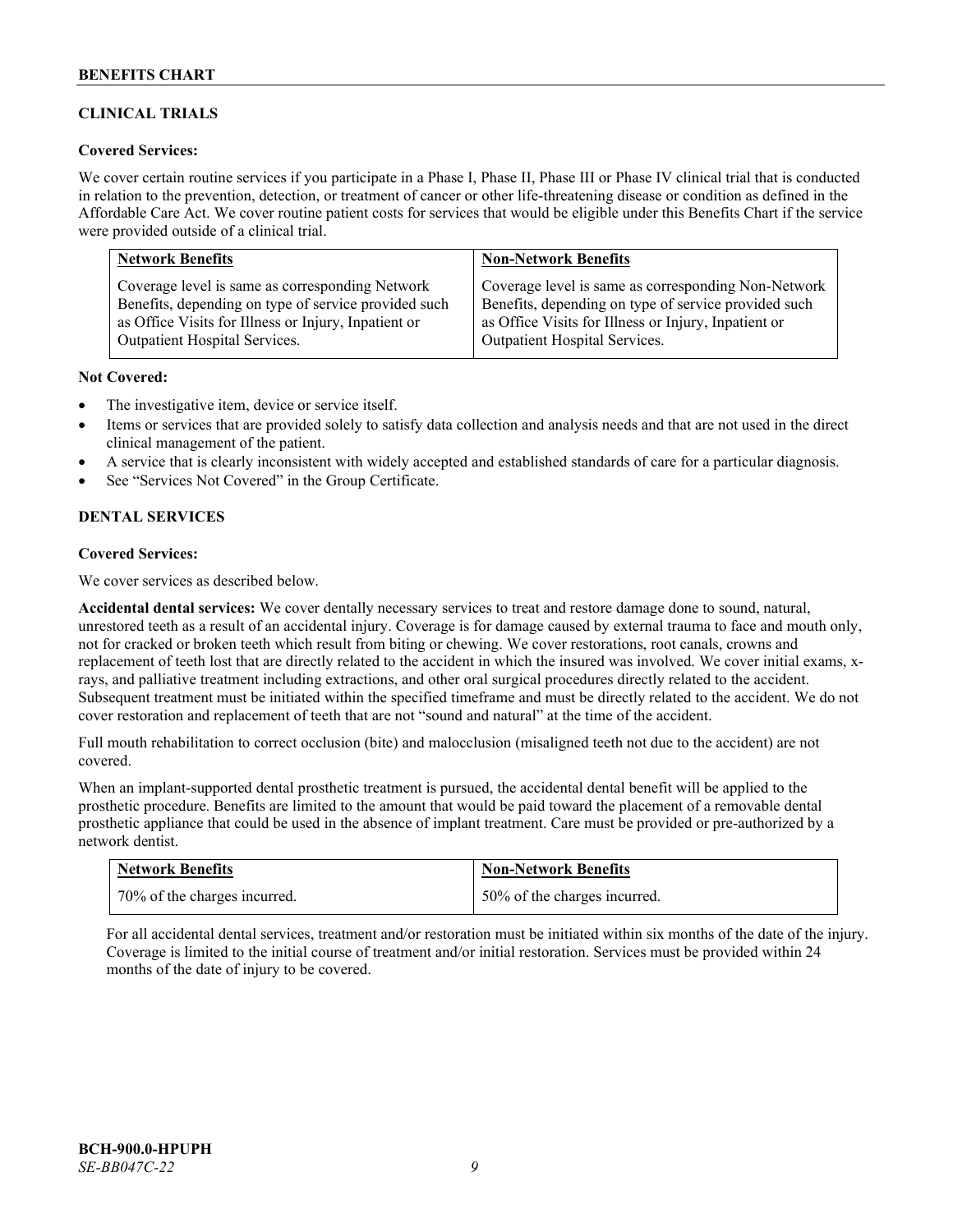#### **Medical referral dental services**

**Medically necessary outpatient dental services:** We cover medically necessary outpatient dental services. Coverage is limited to dental services required for treatment of an underlying medical condition, e.g., removal of teeth to complete radiation treatment for cancer of the jaw, cysts and lesions.

| <b>Network Benefits</b>      | <b>Non-Network Benefits</b>  |
|------------------------------|------------------------------|
| 70% of the charges incurred. | 50% of the charges incurred. |

**Medically necessary hospitalization and anesthesia for dental care:** We cover medically necessary hospitalization and anesthesia for dental care. This is limited to charges incurred by an insured who: (1) is a child under age five; (2) is severely disabled; (3) has a medical condition, and requires hospitalization or general anesthesia for dental care treatment; or (4) is a child between age five and 12 and care in dental offices has been attempted unsuccessfully and usual methods of behavior modification have not been successful, or when extensive amounts of restorative care, exceeding four appointments, are required. The requirement of a hospital setting must be due to an insured's underlying medical condition. Coverage is limited to facility and anesthesia charges. Anesthesia is covered in a hospital or a dental office. Oral surgeon/dentist professional fees are not covered. The following are examples, though not all-inclusive, of medical conditions which may require hospitalization for dental services: severe asthma, severe airway obstruction or hemophilia. Hospitalization required due to the behavior of the insured or due to the extent of the dental procedure is not covered.

| <b>Network Benefits</b>      | <b>Non-Network Benefits</b>  |
|------------------------------|------------------------------|
| 70% of the charges incurred. | 50% of the charges incurred. |

**Medical complications of dental care:** We cover medical complications of dental care. Treatment must be medically necessary care and related to medical complications of non-covered dental care, including complications of the head, neck, or substructures.

| <b>Network Benefits</b>      | <b>Non-Network Benefits</b>  |
|------------------------------|------------------------------|
| 70% of the charges incurred. | 50% of the charges incurred. |

**Oral surgery:** We cover oral surgery. Coverage is limited to treatment of medical conditions requiring oral surgery, such as treatment of oral neoplasm, non-dental cysts, fracture of the jaws, trauma of the mouth and jaws, and any other oral surgery procedures provided as medically necessary dental services.

| <b>Network Benefits</b>      | <b>Non-Network Benefits</b>  |
|------------------------------|------------------------------|
| 70% of the charges incurred. | 50% of the charges incurred. |

**Treatment of cleft lip and cleft palate of a dependent child:** We cover treatment of cleft lip and cleft palate of a dependent child to age 26, including orthodontic treatment and oral surgery directly related to the cleft. Benefits are limited to inpatient or outpatient expenses arising from medical and dental treatment that was scheduled or initiated prior to the dependent turning age 19. Dental services which are not required for the treatment of cleft lip or cleft palate are not covered. If a dependent child covered under the Certificate is also covered under a dental plan which includes orthodontic services, that dental plan shall be considered primary for the necessary orthodontic services. Oral appliances are subject to the same copayment, conditions and limitations as durable medical equipment.

| <b>Network Benefits</b>      | <b>Non-Network Benefits</b>  |
|------------------------------|------------------------------|
| 70% of the charges incurred. | 50% of the charges incurred. |

**Treatment of temporomandibular disorder (TMD) and craniomandibular disorder (CMD):** We cover surgical and nonsurgical treatment of temporomandibular disorder (TMD) and craniomandibular disorder (CMD), which is medically necessary care. Dental services which are not required to directly treat TMD or CMD are not covered.

| <b>Network Benefits</b>      | <b>Non-Network Benefits</b>  |
|------------------------------|------------------------------|
| 70% of the charges incurred. | 50% of the charges incurred. |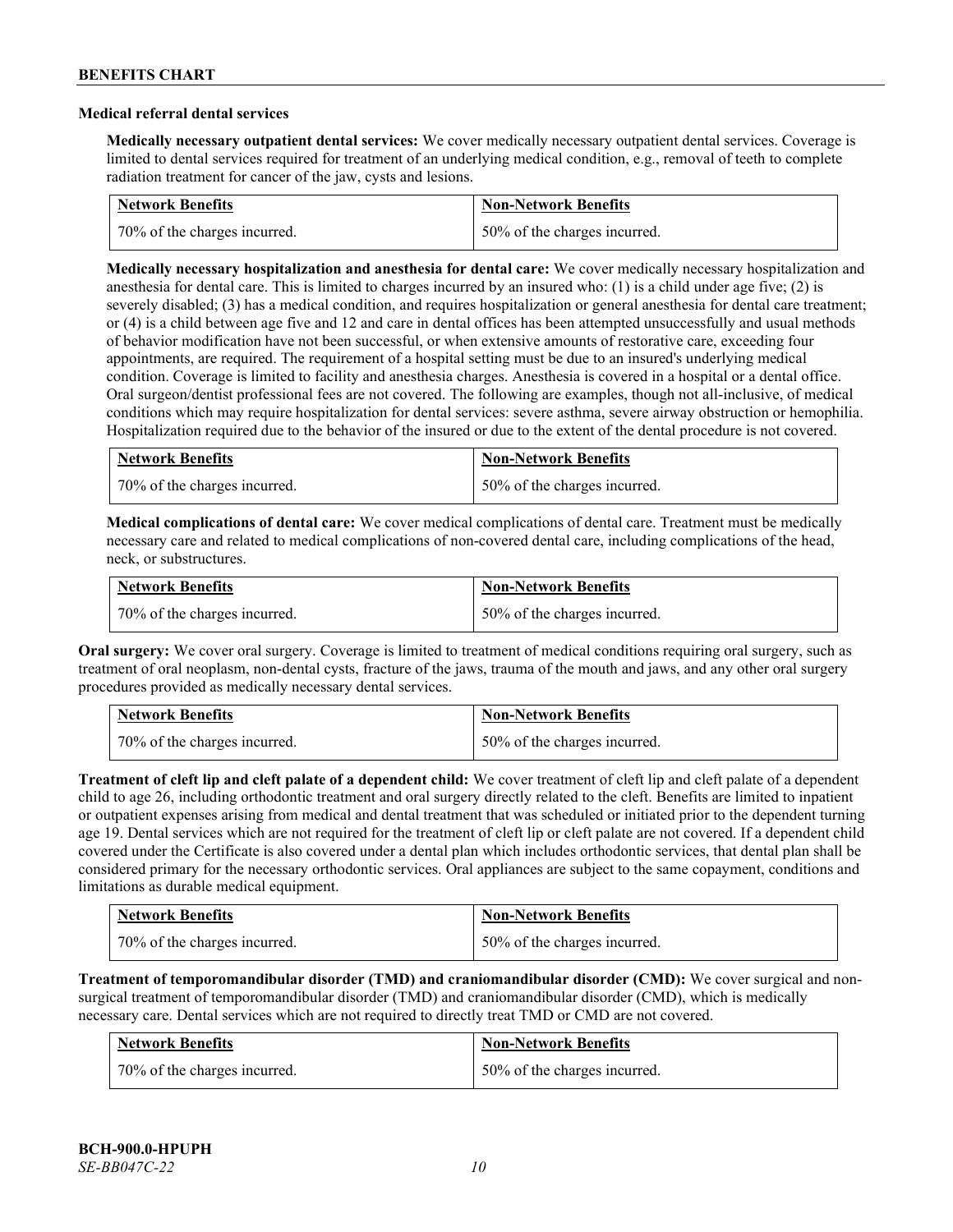# **Not Covered:**

- Dental treatment, procedures or services not listed in this Benefits Chart.
- Accident related dental services if treatment is (1) provided to teeth which are not sound and natural, (2) to teeth which have been restored, (3) initiated beyond six months from the date of the injury, (4) received beyond the initial treatment or restoration or (5) received beyond 24 months from the date of injury.
- Oral surgery to remove wisdom teeth, except as stated in the pediatric dental amendment.
- Orthognathic treatment or procedures and all related services.
- See "Services Not Covered" in the Group Certificate.

# **DIABETES AND HYPERTENSION DISEASE MANAGEMENT PROGRAM**

# **Covered Services:**

If you meet criteria for coverage, you may qualify for the diabetes and/or hypertension disease management program.

The program covers group health coaching which focuses on weight loss, exercise, behavior modification and health education through Omada Health.

| Network Benefits                                            | <b>Non-Network Benefits</b> |
|-------------------------------------------------------------|-----------------------------|
| 100% of the charges incurred.<br>Deductible does not apply. | Not applicable.             |

# **Not Covered:**

See "Services Not Covered" in the Group Certificate.

# **DIABETIC EQUIPMENT AND SUPPLIES**

### **Covered Services:**

We cover physician prescribed medically appropriate and necessary drugs and supplies used in the management and treatment of diabetes for insureds with gestational, Type I or Type II diabetes including durable diabetic equipment and disposable supplies, as described below.

Certain items are only covered if your condition meets our coverage criteria and obtained through an authorized vendor. For more information on what we cover and any prior authorization requirements, call Member Services or log on to your account at [HealthPartnersUnityPointHealth.com.](https://www.healthpartnersunitypointhealth.com/)

Insulin and medications for diabetes are covered as outpatient drugs under the "Prescription Drug Services" section.

**Pumps and pump supplies.** These include diabetic insulin pumps, diabetic infusion pumps and infusion pump supplies such as infusion sets, tubing, connectors and syringe reservoirs.

| <b>Network Benefits</b>                                                                                              | <b>Non-Network Benefits</b>  |
|----------------------------------------------------------------------------------------------------------------------|------------------------------|
| Pumps received at a pharmacy:<br>70% of the charges incurred.<br>Deductible does not apply.                          | 50% of the charges incurred. |
| Pumps received from a non-pharmacy provider:<br>70% of the charges incurred if purchased from an<br>approved vendor. |                              |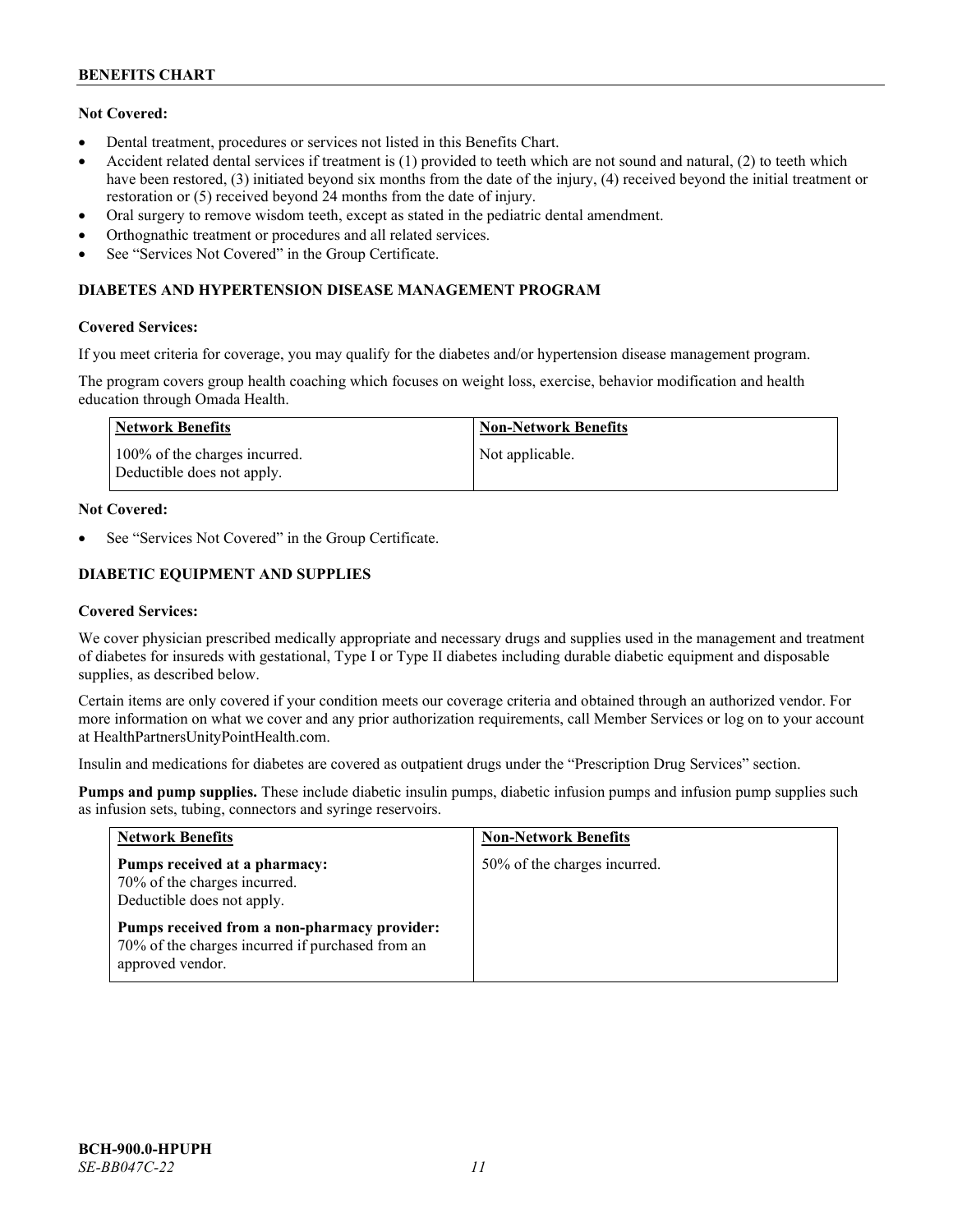### **All other diabetic durable equipment and supplies**

**Durable diabetic equipment and supplies**. These include continuous glucose monitoring system (CGMS), transmitter, sensors and receivers, diabetic blood glucose monitors and control/calibrating solutions (for checking accuracy or testing equipment and test strips).

**Disposable diabetic supplies.** These are one-time use supplies, including syringes, lancets, lancet devices, blood and urine ketone test strips, and needles.

Certain diabetic supplies and equipment must be purchased at a pharmacy.

| <b>Network Benefits</b>                                                                                              | <b>Non-Network Benefits</b>  |
|----------------------------------------------------------------------------------------------------------------------|------------------------------|
| If received through a pharmacy:<br>70% of the charges incurred.<br>Deductible does not apply.                        | 50% of the charges incurred. |
| If received through a non-pharmacy provider:<br>70% of the charges incurred if purchased from an<br>approved vendor. |                              |

### **Limitations:**

- No more than a 93-day supply of diabetic supplies is covered and dispensed at a time.
- We require that certain diabetic supplies and equipment be purchased at a pharmacy.
- Diabetic supplies and equipment are limited to certain models and brands.
- Durable medical equipment and supplies must be obtained from or repaired by approved vendors.
- Covered services and supplies are based on established medical policies which are subject to periodic review and modification by the medical directors. Our coverage policy for diabetic supplies includes information on our required models and brands. These medical policies (medical coverage criteria) are available by calling Member Services, or logging on to your account at [HealthPartnersUnityPointHealth.com.](https://www.healthpartnersunitypointhealth.com/)

#### **Not Covered:**

- Replacement or repair of any covered items, if the items are (i) damaged or destroyed by misuse, abuse or carelessness, (ii) lost; or (iii) stolen.
- Duplicate or similar items.
- Labor and related charges for repair of any covered items which are more than the cost of replacement by an approved vendor.
- Batteries for monitors and equipment.
- Sales tax, mailing, delivery charges, service call charges.
- See "Services Not Covered" in the Group Certificate.

# **DIAGNOSTIC IMAGING SERVICES**

#### **Covered Services:**

We cover diagnostic imaging, when ordered by a provider and provided in a clinic or outpatient hospital facility.

To see the benefit level for inpatient hospital or skilled nursing facility services, see benefits under "Inpatient Hospital and Skilled Nursing Facility Services."

### **Outpatient magnetic resonance imaging (MRI) and computed tomography (CT)**

| <b>Network Benefits</b>      | <b>Non-Network Benefits</b>  |
|------------------------------|------------------------------|
| 70% of the charges incurred. | 50% of the charges incurred. |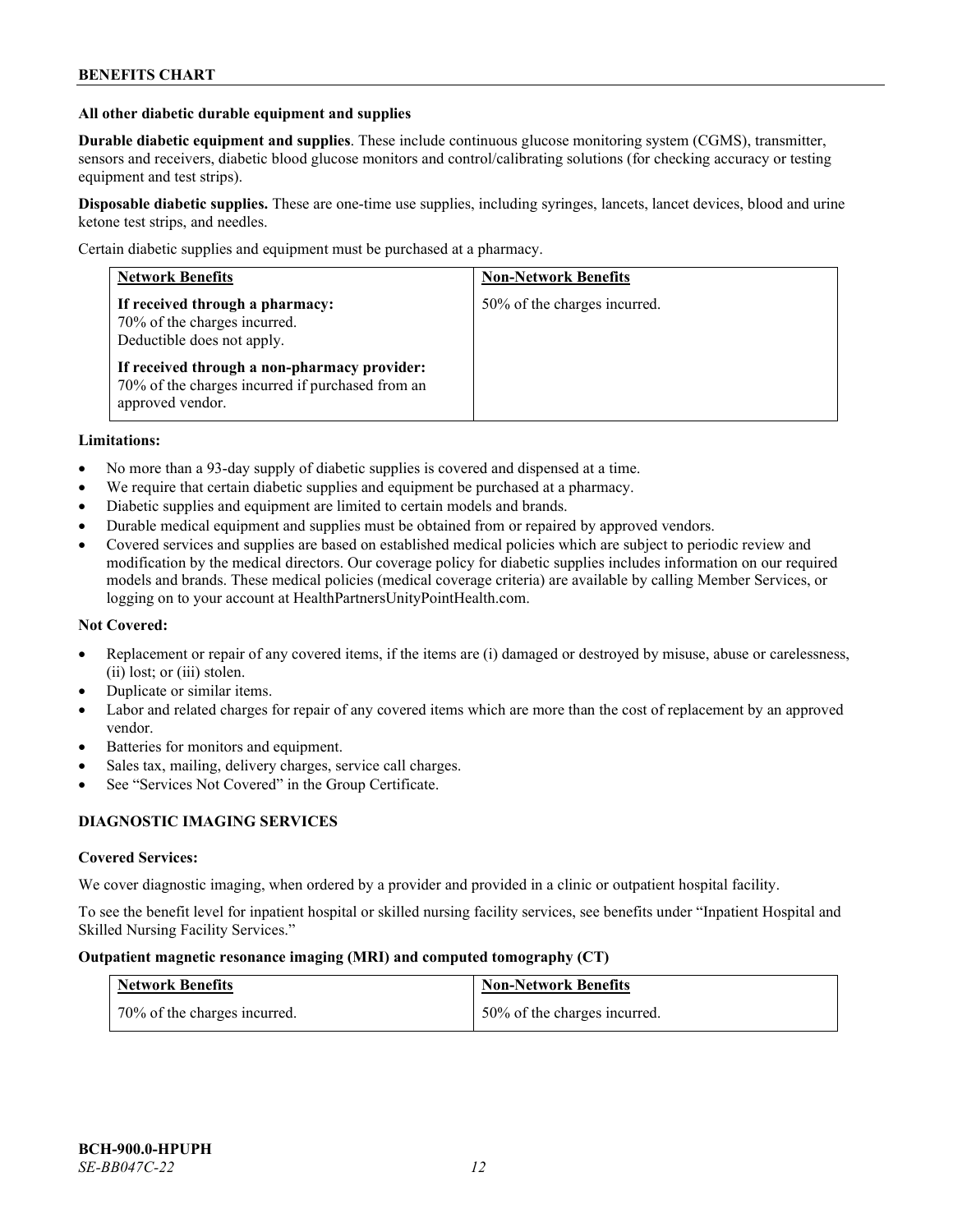### **All other outpatient diagnostic imaging services**

### **Services for illness or injury**

| <b>Network Benefits</b>      | <b>Non-Network Benefits</b>  |
|------------------------------|------------------------------|
| 70% of the charges incurred. | 50% of the charges incurred. |

### **Preventive services (MRI/CT procedures are not considered preventive)**

Diagnostic imaging services associated with preventive services are covered at the benefit level shown in the "Preventive Services" section of this Benefits Chart.

### **Not Covered:**

See "Services Not Covered" in the Group Certificate.

# **DURABLE MEDICAL EQUIPMENT, PROSTHETICS, ORTHOTICS AND SUPPLIES**

### **Covered Services:**

We cover equipment and services, as described below.

We cover durable medical equipment and services, prosthetics, orthotics, and supplies, subject to the limitations below, including certain disposable supplies and enteral feedings.

We cover special dietary treatment for phenylketonuria (PKU) and oral amino acid based elemental formula if it meets our medical coverage criteria.

Diabetic equipment and supplies are covered under the "Diabetic Equipment and Supplies" section of this Benefits Chart.

### **Special dietary treatment for Phenylketonuria (PKU) if it meets our medical coverage criteria**

| <b>Network Benefits</b>                                    | <b>Non-Network Benefits</b>  |
|------------------------------------------------------------|------------------------------|
| 70% of the charges incurred.<br>Deductible does not apply. | 50% of the charges incurred. |

#### **Oral amino acid based elemental formula if it meets our medical coverage criteria**

| Network Benefits             | <b>Non-Network Benefits</b>  |
|------------------------------|------------------------------|
| 70% of the charges incurred. | 50% of the charges incurred. |

#### **Prosthetic limb devices to replace in whole or in part, an arm or leg**

| <b>Network Benefits</b>                                    | <b>Non-Network Benefits</b>  |
|------------------------------------------------------------|------------------------------|
| 80% of the charges incurred.<br>Deductible does not apply. | 50% of the charges incurred. |

#### **All other durable medical equipment, prosthetics, orthotics and supplies**

| <b>Network Benefits</b>      | <b>Non-Network Benefits</b>  |
|------------------------------|------------------------------|
| 70% of the charges incurred. | 50% of the charges incurred. |

#### **Limitations:**

Coverage of durable medical equipment is limited by the following:

- Payment will not exceed the cost of an alternate piece of equipment or service that is effective and medically necessary.
- For prosthetic benefits, other than oral appliances for cleft lip and cleft palate, payment will not exceed the cost of an alternate piece of equipment or service that is effective, medically necessary and enables insureds to conduct standard activities of daily living.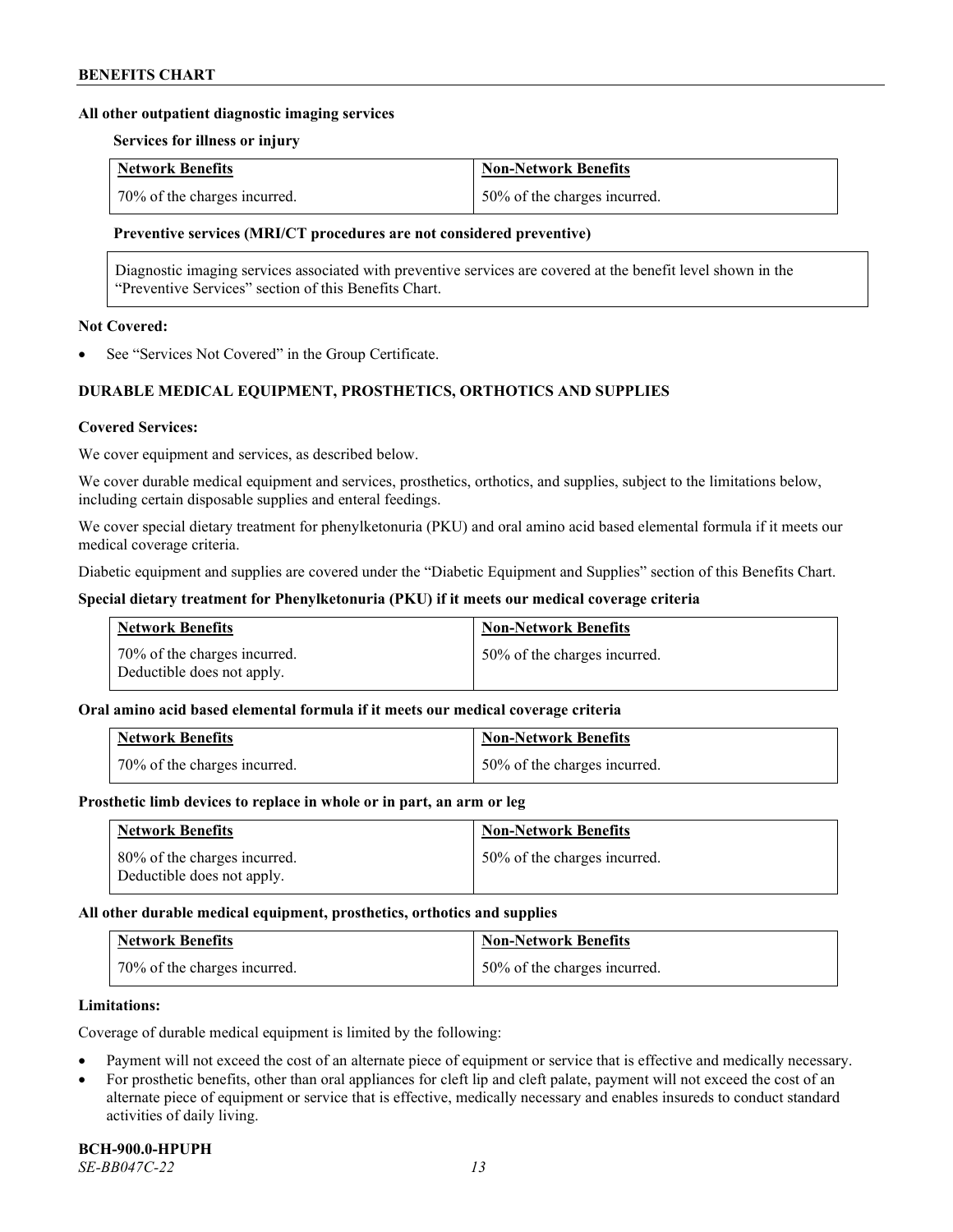- We reserve the right to determine if an item will be approved for rental vs. purchase.
- Durable medical equipment and supplies must be obtained from or repaired by approved vendors.
- Covered services and supplies are based on established medical policies which are subject to periodic review and modification by the medical or dental directors. Our coverage policy for diabetic supplies includes information on our required models and brands. These medical policies (medical coverage criteria) are available by calling Member Services, or logging on to your account at [HealthPartnersUnityPointHealth.com.](https://www.healthpartnersunitypointhealth.com/)

# **Not Covered:**

Items which are not eligible for coverage include, but are not limited to:

- Replacement or repair of any covered items, if the items are (i) damaged or destroyed by misuse, abuse or carelessness, (ii) lost; or (iii) stolen.
- Duplicate or similar items.
- Labor and related charges for repair of any covered items which are more than the cost of replacement by an approved vendor.
- Sales tax, mailing, delivery charges, service call charges.
- Items which are primarily educational in nature or for hygiene, vocation, comfort, convenience or recreation.
- Communication aids or devices: equipment to create, replace or augment communication abilities including, but not limited to, speech processors, receivers, communication boards, or computer or electronic assisted communication.
- Hearing aids (implantable and external, including osseointegrated or bone anchored) and their fitting. This exclusion does not apply to cochlear implants.
- Eyeglasses, contact lenses and their fitting, measurement and adjustment, except as specifically described in this Benefits Chart.
- Hair prostheses (wigs).
- Household equipment which primarily has customary uses other than medical, such as, but not limited to, exercise cycles, air purifiers, central or unit air conditioners, water purifiers, non-allergenic pillows, mattresses or waterbeds.
- Household fixtures including, but not limited to, escalators or elevators, ramps, swimming pools and saunas.
- Modifications to the structure of the home including, but not limited to, wiring, plumbing or charges for installation of equipment.
- Vehicle, car or van modifications including, but not limited to, hand brakes, hydraulic lifts and car carrier.
- Rental equipment while owned equipment is being repaired by non-contracted vendors, beyond one month rental of medically necessary equipment.
- Other equipment and supplies, including but not limited to assistive devices, that we determine are not eligible for coverage.
- See "Services Not Covered" in the Group Certificate.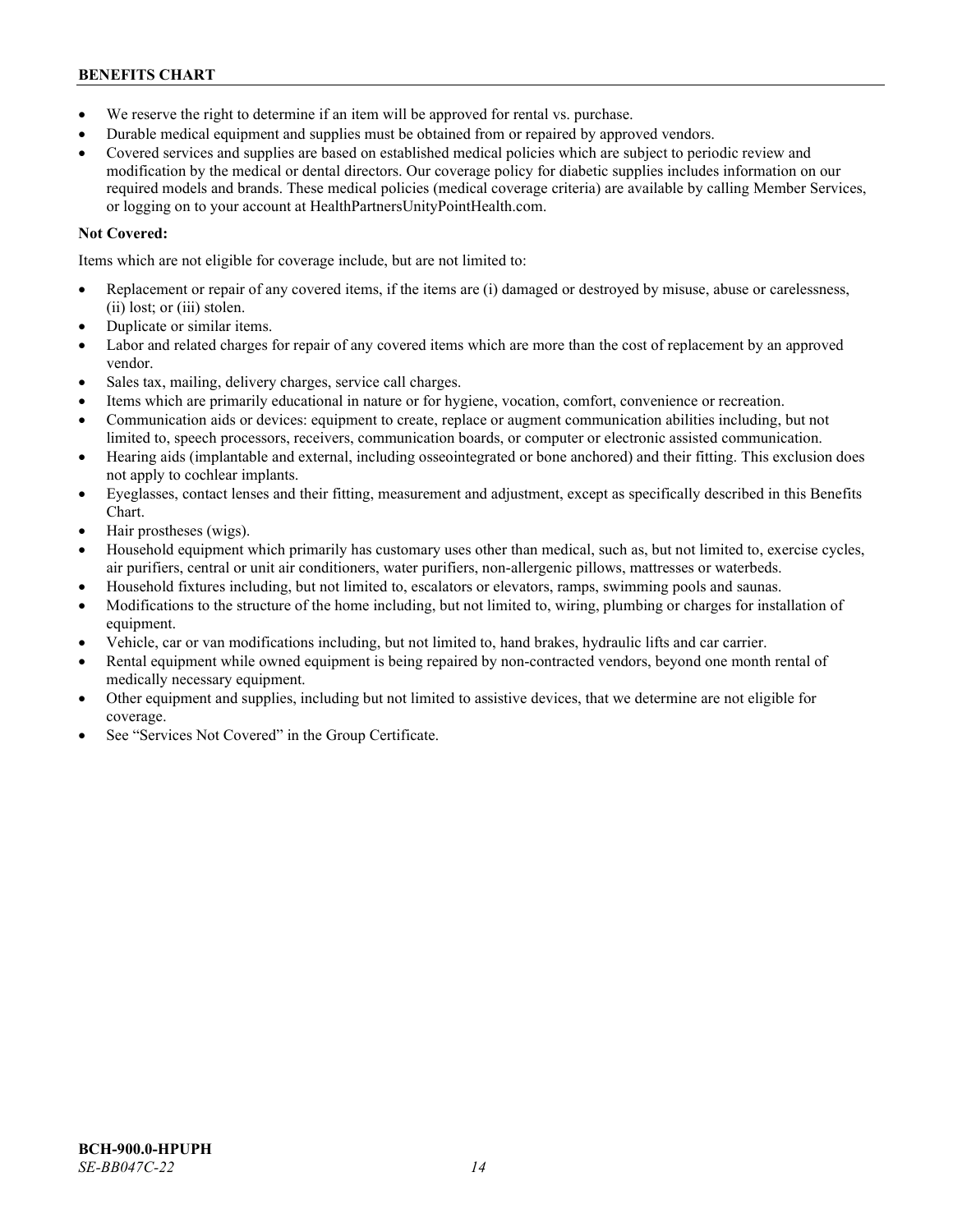# **EMERGENCY AND URGENTLY NEEDED CARE SERVICES**

# **Covered Services:**

We cover services for emergency care and urgently needed care if the services are otherwise eligible for coverage under this Benefits Chart.

**Urgently needed care.** These are services to treat an unforeseen illness or injury, which are required in order to prevent a serious deterioration in your health, and which cannot be delayed until the next available clinic or office hours.

### **Urgently needed care at clinics**

| <b>Network Benefits</b>                                                                                                                                                                                                                                                                                                                      | <b>Non-Network Benefits</b> |
|----------------------------------------------------------------------------------------------------------------------------------------------------------------------------------------------------------------------------------------------------------------------------------------------------------------------------------------------|-----------------------------|
| 70% of the charges incurred.                                                                                                                                                                                                                                                                                                                 | See Network Benefits.       |
| <b>First three visits</b>                                                                                                                                                                                                                                                                                                                    |                             |
| The first three mental health and substance use disorder<br>visits, urgent care visits, office visits, convenience<br>clinic visits, telephone visits and e-visits (other than<br>Virtuwell or UnityPoint Health Virtual Care) combined<br>in a calendar year are covered at 100% of the charges<br>incurred, not subject to the deductible. |                             |
| Physician services are included; however, charges for<br>day treatment services, group visits, office procedures,<br>laboratory, radiology and other ancillary services are<br>not included and will be subject to the deductible and<br>coinsurance.                                                                                        |                             |

**Emergency care.** These are services to treat: (1) the sudden, unexpected onset of illness or injury which, if left untreated or unattended until the next available clinic or office hours, would result in hospitalization, or (2) a condition requiring professional health services immediately necessary to preserve life or stabilize health, or with respect to a pregnant woman having contractions, that there is inadequate time to safely transfer the woman to another hospital for delivery or that a transfer may pose a threat to the health or safety of the woman or unborn child. Emergency care includes emergency services as defined in Division BB, Title I, Section 102 of the Consolidated Appropriations Act of 2021. Emergency care also includes an immediate response service available on a 24-hour, seven-day-a-week basis for each child, or person, having a psychiatric crisis, a mental health crisis, or a mental health emergency.

When reviewing claims for coverage of emergency services, our medical director will take into consideration a reasonable layperson's belief that the circumstances required immediate medical care that could not wait until the next working day or next available clinic appointment.

Under the No Surprises Act, Non-Network emergency care providers may not bill patients for more than their cost-sharing responsibility for the corresponding Network service

### **Emergency care in a hospital emergency room, including professional services of a physician**

| <b>Network Benefits</b>      | <b>Non-Network Benefits</b> |
|------------------------------|-----------------------------|
| 70% of the charges incurred. | See Network Benefits.       |

**Inpatient emergency care in a hospital, including post-stabilization services as required under the federal No Surprises Act and its implementing regulations**

| <b>Network Benefits</b>      | <b>Non-Network Benefits</b> |
|------------------------------|-----------------------------|
| 70% of the charges incurred. | See Network Benefits.       |

# **Not Covered:**

See "Services Not Covered" in the Group Certificate.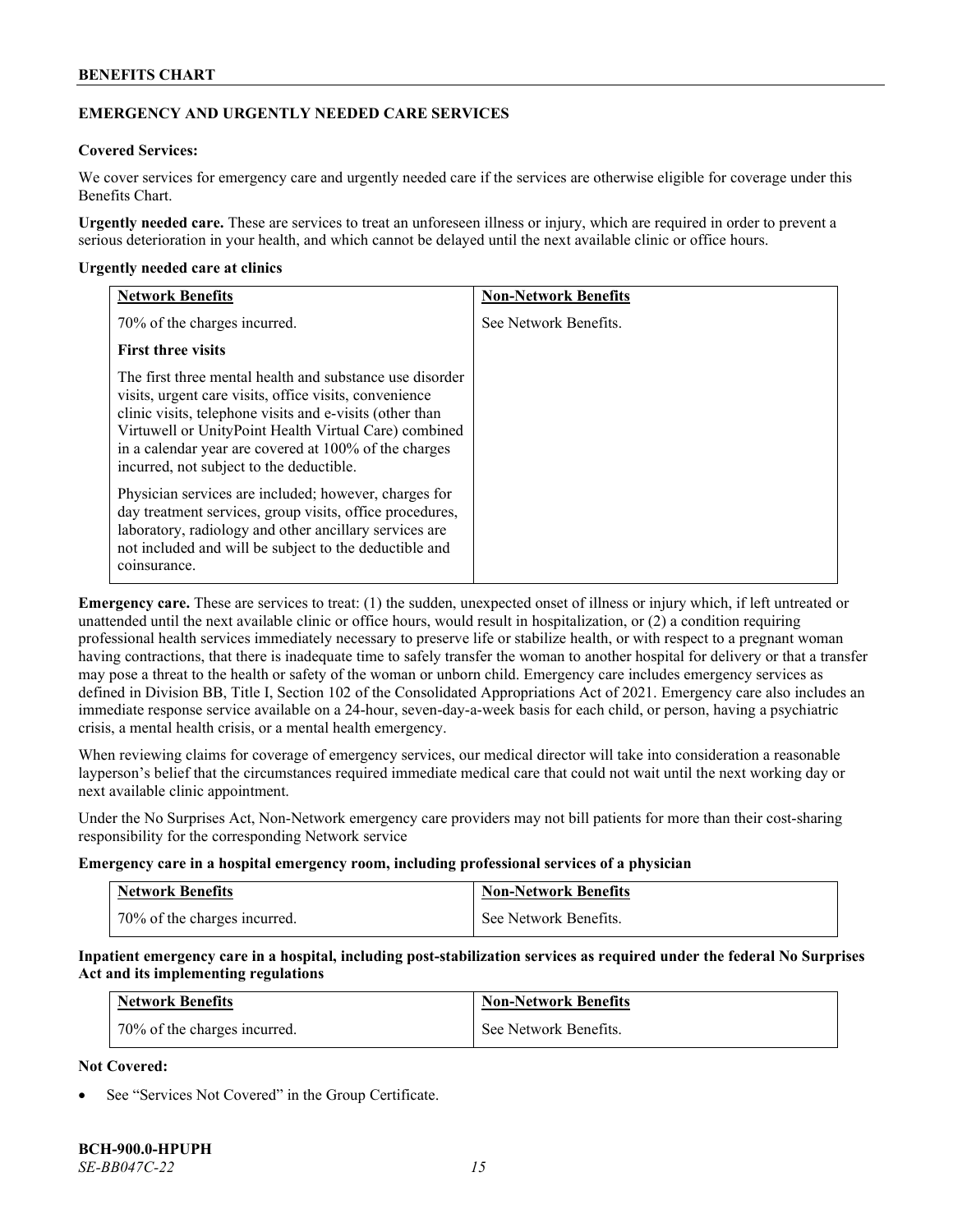# **GENE THERAPY**

# **Covered Services:**

We cover gene therapy treatment that meets our current medical coverage criteria.

| <b>Network Benefits</b>                                                                                                                                                                                  | <b>Non-Network Benefits</b> |
|----------------------------------------------------------------------------------------------------------------------------------------------------------------------------------------------------------|-----------------------------|
| Coverage level is same as corresponding Network<br>Benefits, depending on type of service provided, such<br>as Office Visits for Illness or Injury, Inpatient or<br><b>Outpatient Hospital Services.</b> | No coverage.                |

### **Limitations:**

- Gene therapy must be provided by a designated provider.
- Specific types of gene therapy are limited to therapies and conditions specified in our medical coverage criteria.

# **Not Covered:**

See "Services Not Covered" in the Group Certificate.

# **HEALTH EDUCATION**

### **Covered Services:**

We cover education for preventive services and education for the management of chronic health problems (such as diabetes). Coverage includes medical nutrition therapy, that is provided by a certified, registered, or licensed health care professional working in a program consistent with the national standards of diabetes self-management education as established by the American Diabetes Association.

| <b>Network Benefits</b>                                     | <b>Non-Network Benefits</b>  |
|-------------------------------------------------------------|------------------------------|
| 100% of the charges incurred.<br>Deductible does not apply. | 50% of the charges incurred. |

#### **Not Covered:**

See "Services Not Covered" in the Group Certificate.

# **HOME HEALTH SERVICES**

#### **Covered Services:**

We cover the following services:

- Skilled nursing treatment in the home intended to provide a safe transition from other levels of care;
- Physical therapy, occupational therapy, speech therapy, respiratory therapy and other therapeutic services;
- Non-routine prenatal and postnatal services;
- Routine postnatal well child visits as described in the coverage criteria;
- Phototherapy services for newborns;
- Home health aide services and other eligible home health services when provided in your home if you are homebound (i.e., unable to leave home without considerable effort due to a medical condition). Lack of transportation does not constitute homebound status. For phototherapy services for newborns and high risk prenatal services, supplies and equipment are included;
- Total parenteral nutrition/intravenous ("TPN/IV") therapy, equipment, supplies and drugs in connection with IV therapy. IV line care kits are covered under Durable Medical Equipment. You do not need to be homebound to receive total parenteral nutrition/intravenous ("TPN/IV") therapy.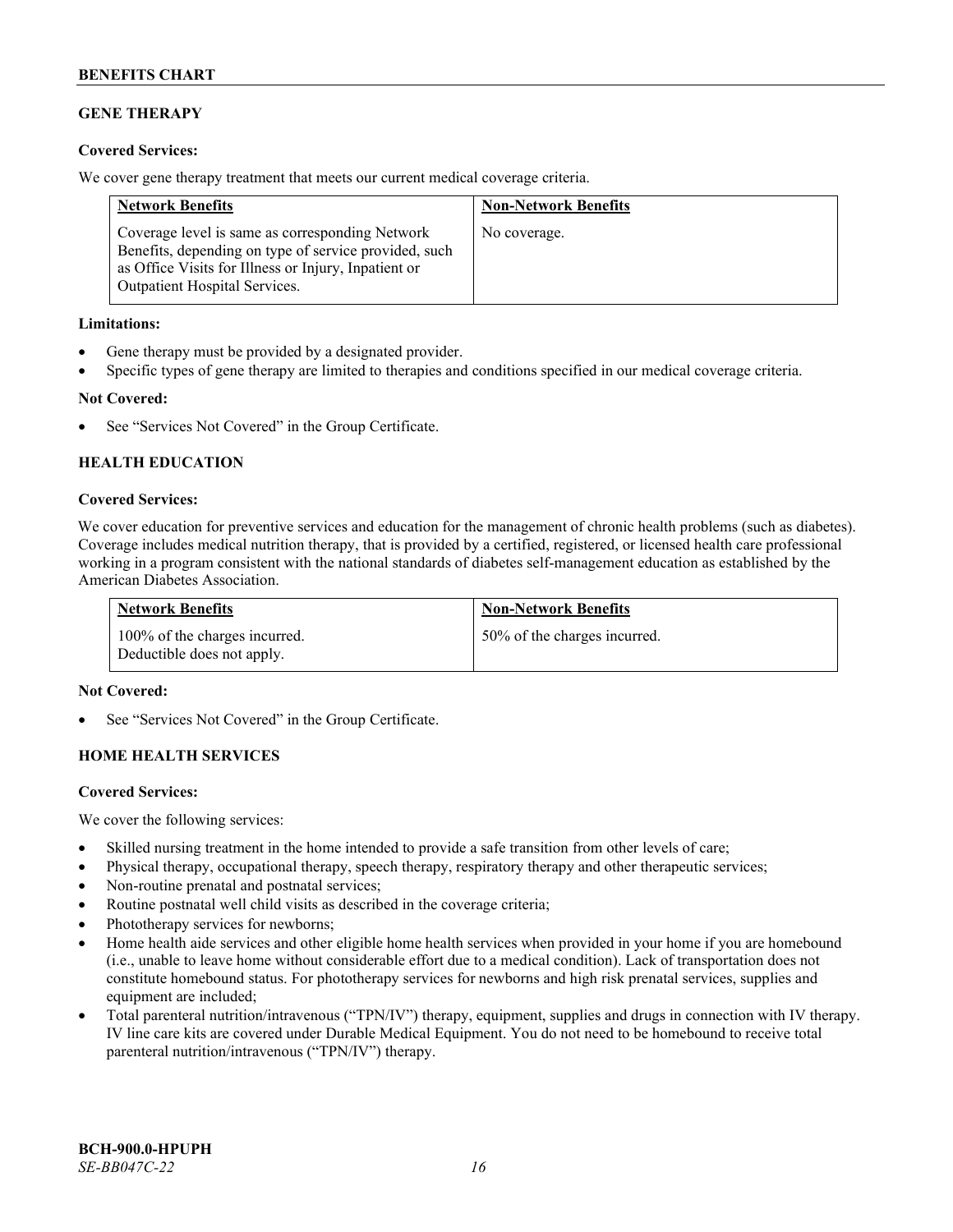• Palliative care benefits. Palliative care includes symptom management, education and establishing goals of care. We waive the requirement that you be homebound for a limited number of home visits for palliative care (as shown in this Benefits Chart), if you have a life-threatening, non-curable condition which has a prognosis of survival of two years or less. Additional palliative care visits are eligible under the home health services benefit if you are homebound and meet all other requirements defined in this section.

Home health services are eligible and covered only when:

- medically necessary; and
- provided as rehabilitative care, terminal care or maternity care; and
- ordered by a physician, and included in the written home care plan.

# **Physical therapy, occupational therapy, speech therapy, respiratory therapy, home health aide services and palliative care**

| <b>Network Benefits</b>      | <b>Non-Network Benefits</b>  |
|------------------------------|------------------------------|
| 70% of the charges incurred. | 50% of the charges incurred. |

### **TPN/IV therapy, skilled nursing services, non-routine prenatal/postnatal services and phototherapy**

| Network Benefits             | <b>Non-Network Benefits</b>  |
|------------------------------|------------------------------|
| 70% of the charges incurred. | 50% of the charges incurred. |

### **Routine postnatal well child visit**

| <b>Network Benefits</b>                                     | <b>Non-Network Benefits</b>  |
|-------------------------------------------------------------|------------------------------|
| 100% of the charges incurred.<br>Deductible does not apply. | 50% of the charges incurred. |

### **Limitations:**

- Home health services are not provided as a substitute for a primary caregiver in the home or as relief (respite) for a primary caregiver in the home. We will not reimburse family members or residents in your home for the above services.
- A service shall not be considered a skilled nursing service merely because it is performed by, or under the direct supervision of, a licensed nurse. Where a service (such as tracheotomy suctioning or ventilator monitoring) or like services, can be safely and effectively performed by a non-medical person (or self-administered), without the direct supervision of a licensed nurse, the service shall not be regarded as a skilled nursing service, whether or not a skilled nurse actually provides the service. The unavailability of a competent person to provide a non-skilled service shall not make it a skilled service when a skilled nurse provides it. Only the skilled nursing component of so-called "blended" services (i.e. services which include skilled and non-skilled components) are covered under this Benefits Chart.

#### **Not Covered:**

- Financial or legal counseling services.
- Housekeeping or meal services in your home.
- Services provided by a family member or enrollee, or a resident in the enrollee's home.
- Vocational rehabilitation and recreational or educational therapy. Recreation therapy is therapy provided solely for the purpose of recreation, including but not limited to: (a) requests for physical therapy or occupational therapy to improve athletic ability, and (b) braces or guards to prevent sports injuries.
- See "Services Not Covered" in the Group Certificate.

# **HOSPICE SERVICES**

# **Applicable definitions:**

**Part-time.** This is up to two hours of service per day, more than two hours is considered continuous care.

**Continuous care.** This is from two to twelve hours of service per day provided by a registered nurse, licensed practical nurse, or home health aide, during a period of crisis in order to maintain a terminally ill patient at home.

**BCH-900.0-HPUPH** *SE-BB047C-22 17*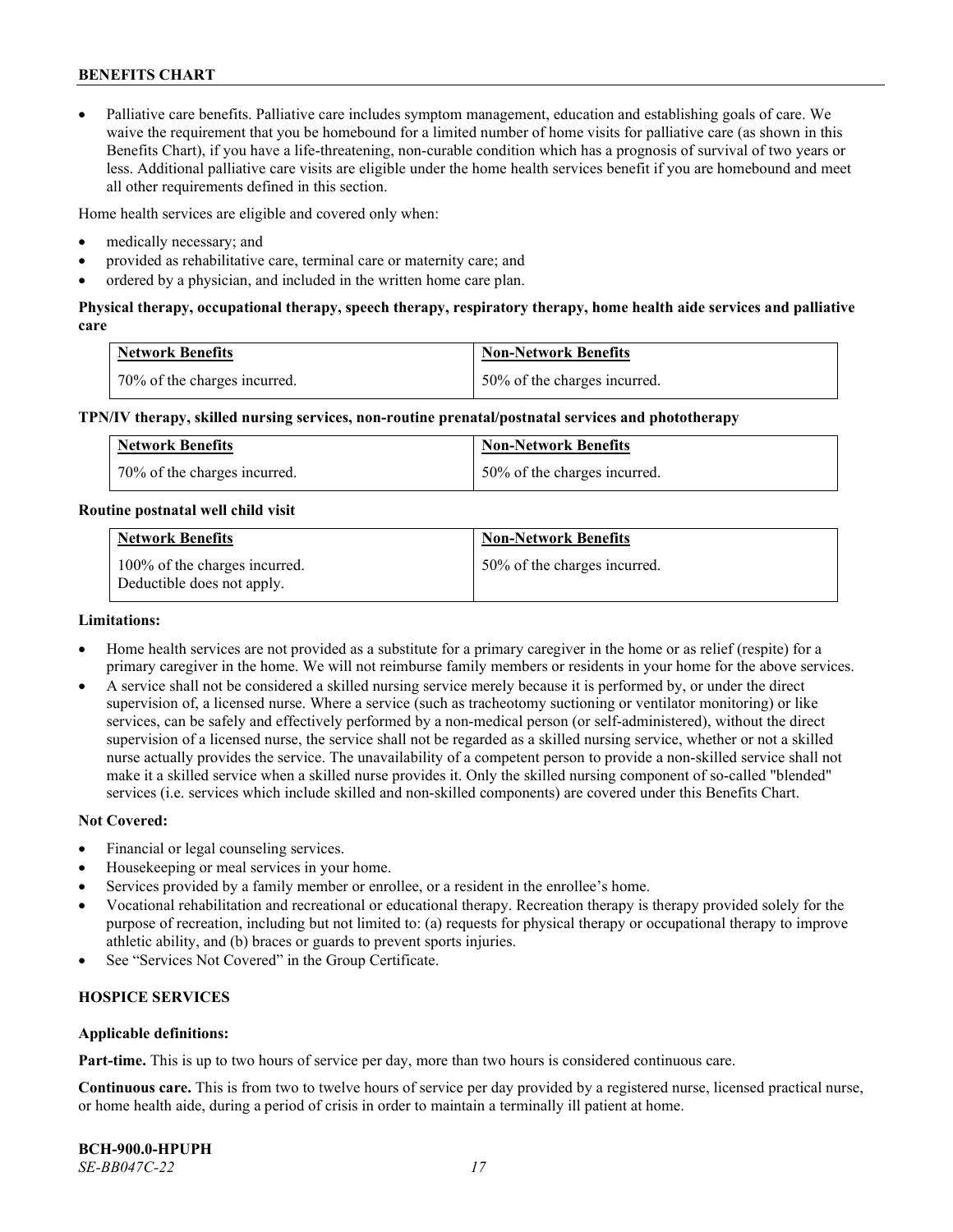**Appropriate facility.** This is a nursing home, hospice residence, or other inpatient facility.

**Custodial care related to hospice services.** This means providing assistance in the activities of daily living and the care needed by a terminally ill patient which can be provided by primary caregiver (i.e., family member or friend) who is responsible for the patient's home care.

# **Covered Services:**

**Hospice program.** We cover the services described below if you are terminally ill and accepted as a hospice program participant. You must meet the eligibility requirements of the program, and elect to receive services through the hospice program. If you elect to receive hospice services, you do so in lieu of curative treatment for your terminal illness for the period you are enrolled in the hospice program.

**Eligibility:** In order to be eligible to be enrolled in the hospice program, you must: (1) be a terminally ill patient (prognosis of six months or less); (2) have chosen a palliative treatment focus (i.e., emphasizing comfort and supportive services rather than treatment attempting to cure the disease or condition); and (3) continue to meet the terminally ill prognosis as reviewed by our medical director or his or her designee over the course of care. You may withdraw from the hospice program at any time.

**Eligible services:** Hospice services include the following services provided in accordance with an approved hospice treatment plan.

- Inpatient services: We cover inpatient services in a hospice facility.
- Home health services:
	- o Part-time care provided in your home by an interdisciplinary hospice team (which may include a physician, nurse, social worker, and spiritual counselor) and medically necessary home health services are covered.
	- o One or more periods of continuous care in your home or in a setting which provides day care for pain or symptom management, when medically necessary, will be covered.
- Other services:
	- o Respite care is covered for care in your home or in an appropriate facility, to give your primary caregivers (i.e., family members or friends) rest and/or relief when necessary in order to maintain a terminally ill patient at home.
	- o Medically necessary medications for pain and symptom management.
	- o Semi-electric hospital beds and other durable medical equipment are covered.
	- o Emergency and non-emergency care is covered.

| <b>Network Benefits</b>      | <b>Non-Network Benefits</b>  |
|------------------------------|------------------------------|
| 70% of the charges incurred. | 50% of the charges incurred. |

Respite care is limited to five episodes, up to five days per episode. Inpatient hospice services are limited to 15 days per lifetime.

# **Not Covered:**

- Financial or legal counseling services.
- Housekeeping or meal services in your home.
- Custodial or maintenance care related to hospice services, whether provided in the home or in a nursing home.
- Any service not specifically described as covered services under this hospice services benefits.
- Any services provided by members of your family or residents in your home.
- See "Services Not Covered" in the Group Certificate.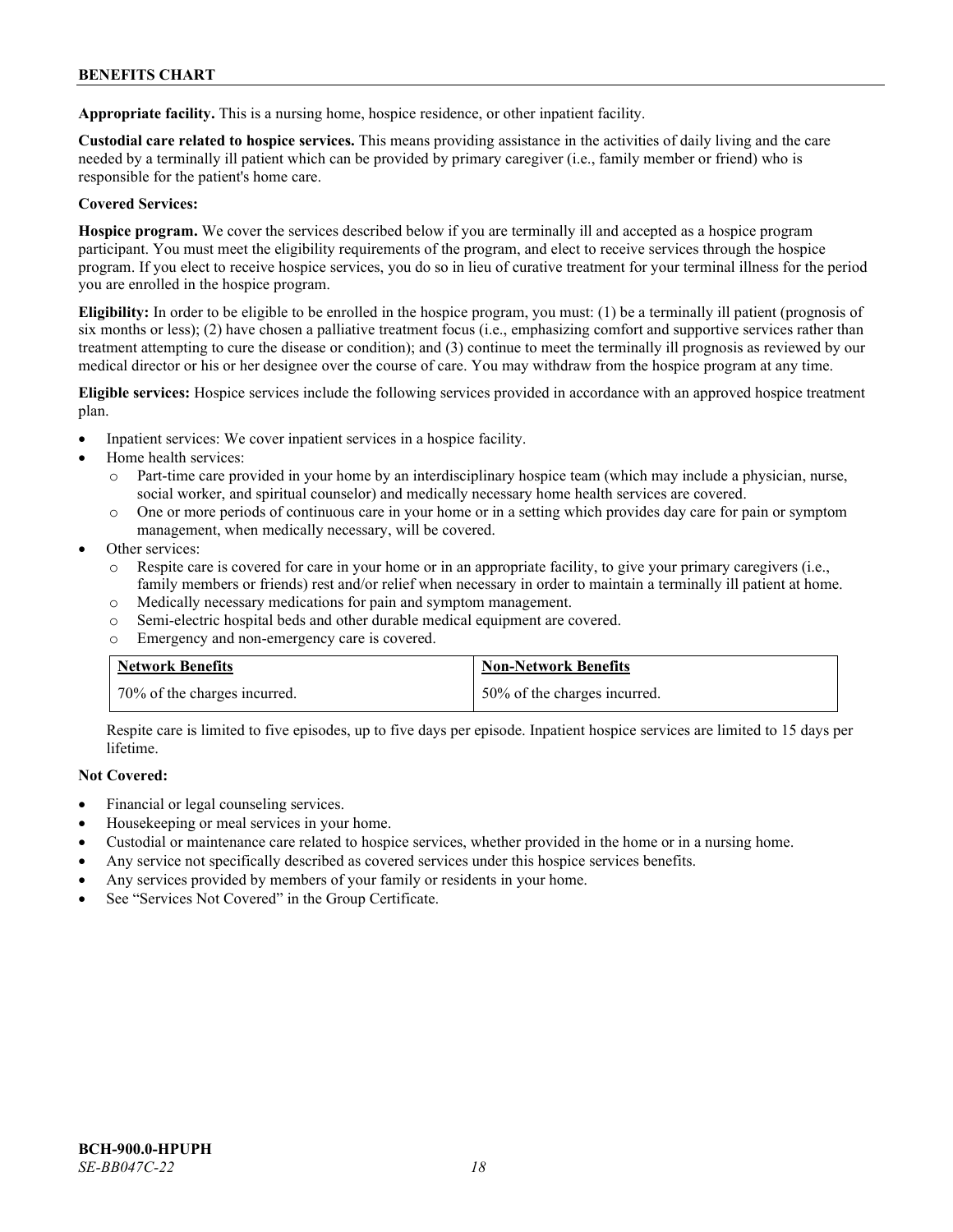# **HOSPITAL AND SKILLED NURSING FACILITY SERVICES**

### **Covered Services:**

We cover services as described below.

### **Medical or surgical hospital services**

**Inpatient hospital services:** We cover the following medical or surgical services, for the treatment of acute illness or injury, which require the level of care only provided in an acute care facility. These services must be authorized by a physician.

Inpatient hospital services include: room and board; the use of operating or maternity delivery rooms; intensive care facilities; newborn nursery facilities; general nursing care, anesthesia, laboratory and diagnostic imaging services, reconstructive surgery, radiation therapy, physical therapy, prescription drugs or other medications administered during treatment, blood and blood products (unless replaced), and blood derivatives, and other diagnostic or treatment related hospital services; physician and other professional medical and surgical services provided while in the hospital, including gender confirmation surgery that meets medical coverage criteria.

Services for items for personal convenience, such as television rental, are not covered.

Group health plans and health insurance issuers generally may not, under Federal law, restrict benefits for any hospital length of stay in connection with childbirth for the mother of newborn child to less than 48 hours following a vaginal delivery, or less than 96 hours following a caesarean section, excluding day of delivery. However, Federal law generally does not prohibit the mother's or newborn's attending provider, after consulting with the mother, from discharging the mother or her newborn earlier than 48 hours (or 96 hours as applicable). In any case plans and issuers may not, under Federal law, require that a provider obtain authorization from the plan or the insurance issuer for prescribing a length of stay not in excess of 48 hours (or 96 hours). A post-discharge follow-up visit is covered under the "Home Health Services" section under "Routine postnatal well child visit".

| <b>Network Benefits</b>      | <b>Non-Network Benefits</b>  |
|------------------------------|------------------------------|
| 70% of the charges incurred. | 50% of the charges incurred. |

Each insured's admission or confinement, including that of a newborn child, is separate and distinct from the admission or confinement of any other insured.

**Outpatient hospital, ambulatory care or surgical facility services:** We cover the following medical and surgical services, for diagnosis or treatment of illness or injury on an outpatient basis. These services must be authorized by a physician.

Outpatient services include: use of operating rooms, maternity delivery rooms or other outpatient departments, rooms or facilities; and the following outpatient services: general nursing care, anesthesia, laboratory and diagnostic imaging services, reconstructive surgery, dialysis, radiation therapy, physical therapy, drugs administered during treatment, blood and blood products (unless replaced), and blood derivatives, and other diagnostic or treatment related outpatient services; physician and other professional medical and surgical services provided while an outpatient, including gender confirmation surgery that meets medical coverage criteria.

To see the benefit level for diagnostic imaging services, laboratory services and physical therapy, see the benefits under diagnostic imaging services, laboratory services and physical therapy.

| <b>Network Benefits</b>      | <b>Non-Network Benefits</b>  |
|------------------------------|------------------------------|
| 70% of the charges incurred. | 50% of the charges incurred. |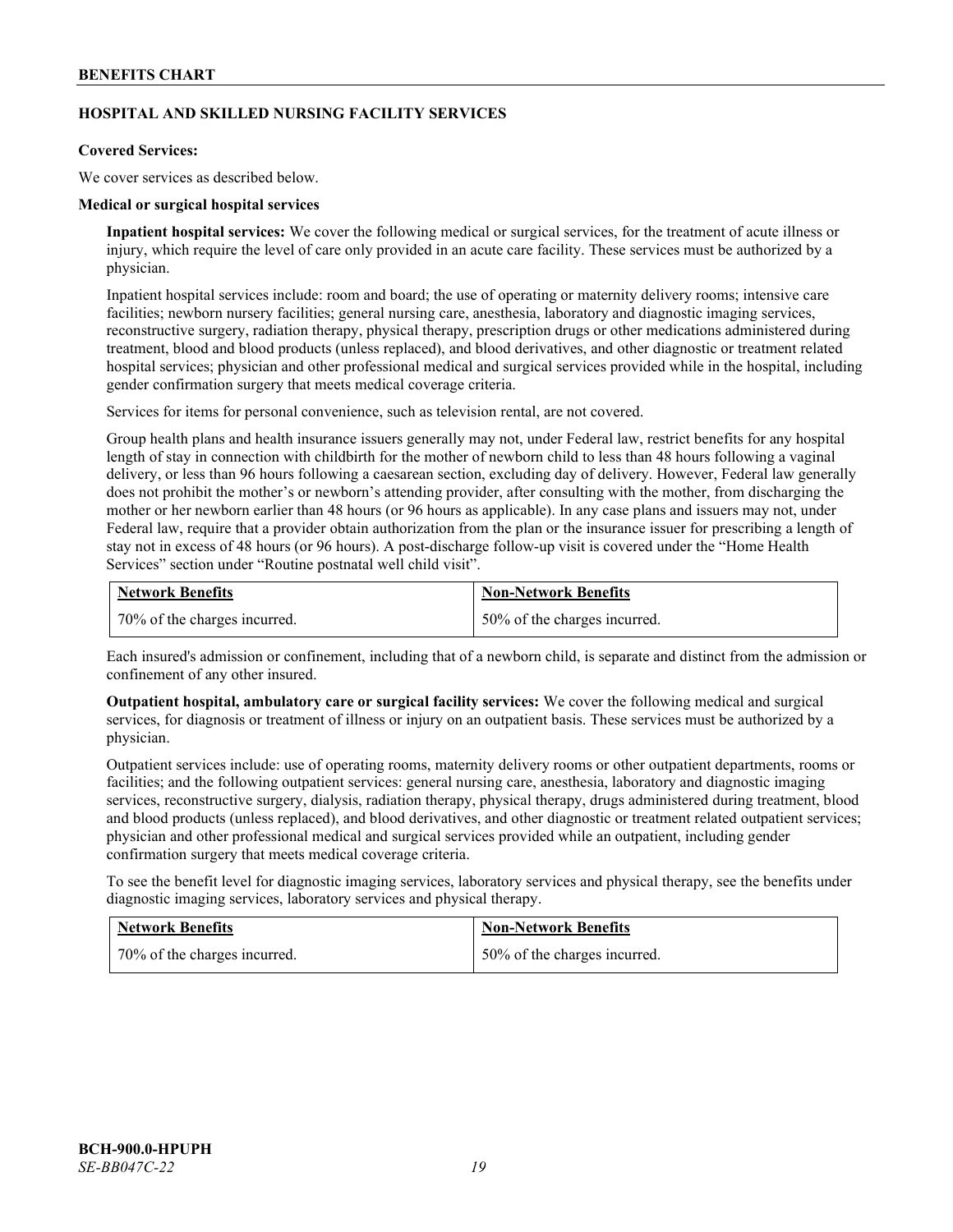**Skilled nursing facility care:** We cover room and board, daily skilled nursing and related ancillary services for post-acute treatment and rehabilitative care of illness or injury that meets medical coverage criteria. We also cover the costs of skilled nursing care in a hospital if the level of care needed by the insured has been reclassified from acute care to skilled nursing care and no designated skilled nursing care beds or swing beds are available in the hospital or in another hospital or health care facility within a thirty-mile radius of the hospital.

| <b>Network Benefits</b>      | <b>Non-Network Benefits</b>  |
|------------------------------|------------------------------|
| 70% of the charges incurred. | 50% of the charges incurred. |

### **Not Covered:**

- Services for items for personal convenience, such as television rental, are not covered.
- See "Services Not Covered" in the Group Certificate.

### **INFERTILITY DIAGNOSIS**

### **Covered Services:**

We cover the diagnosis of infertility. These services include diagnostic procedures and tests provided in connection with an infertility evaluation, office visits and consultations to diagnose infertility.

| <b>Network Benefits</b>      | <b>Non-Network Benefits</b>  |
|------------------------------|------------------------------|
| 70% of the charges incurred. | 50% of the charges incurred. |

Coverage is limited to office visits and consultations to diagnose infertility. Treatment is not covered.

### **Not Covered:**

- Infertility/fertility treatment, including but not limited to, office visits, laboratory services, diagnostic imaging services and fertility drugs; reversal of sterilization; and sperm, ova or embryo acquisition, retrieval or storage; however, we cover office visits and consultations to diagnose infertility.
- Services related to the establishment of surrogate pregnancy and fees for a surrogate. However, pregnancy and maternity services are covered for an insured under this Benefits Chart, including a surrogate pregnancy.
- See "Services Not Covered" in the Group Certificate.

# **LABORATORY SERVICES**

#### **Covered Services:**

We cover laboratory tests when ordered by a provider and provided in a clinic or outpatient hospital facility (to see the benefit level for inpatient hospital or skilled nursing facility services, see benefits under Inpatient Hospital and Skilled Nursing Facility Services).

### **Prostate-specific antigen (PSA) testing**

| <b>Network Benefits</b>      | <b>Non-Network Benefits</b>  |
|------------------------------|------------------------------|
| 70% of the charges incurred. | 50% of the charges incurred. |

#### **All other laboratory services**

### **Services for illness or Injury**

| <b>Network Benefits</b>      | <b>Non-Network Benefits</b>  |
|------------------------------|------------------------------|
| 70% of the charges incurred. | 50% of the charges incurred. |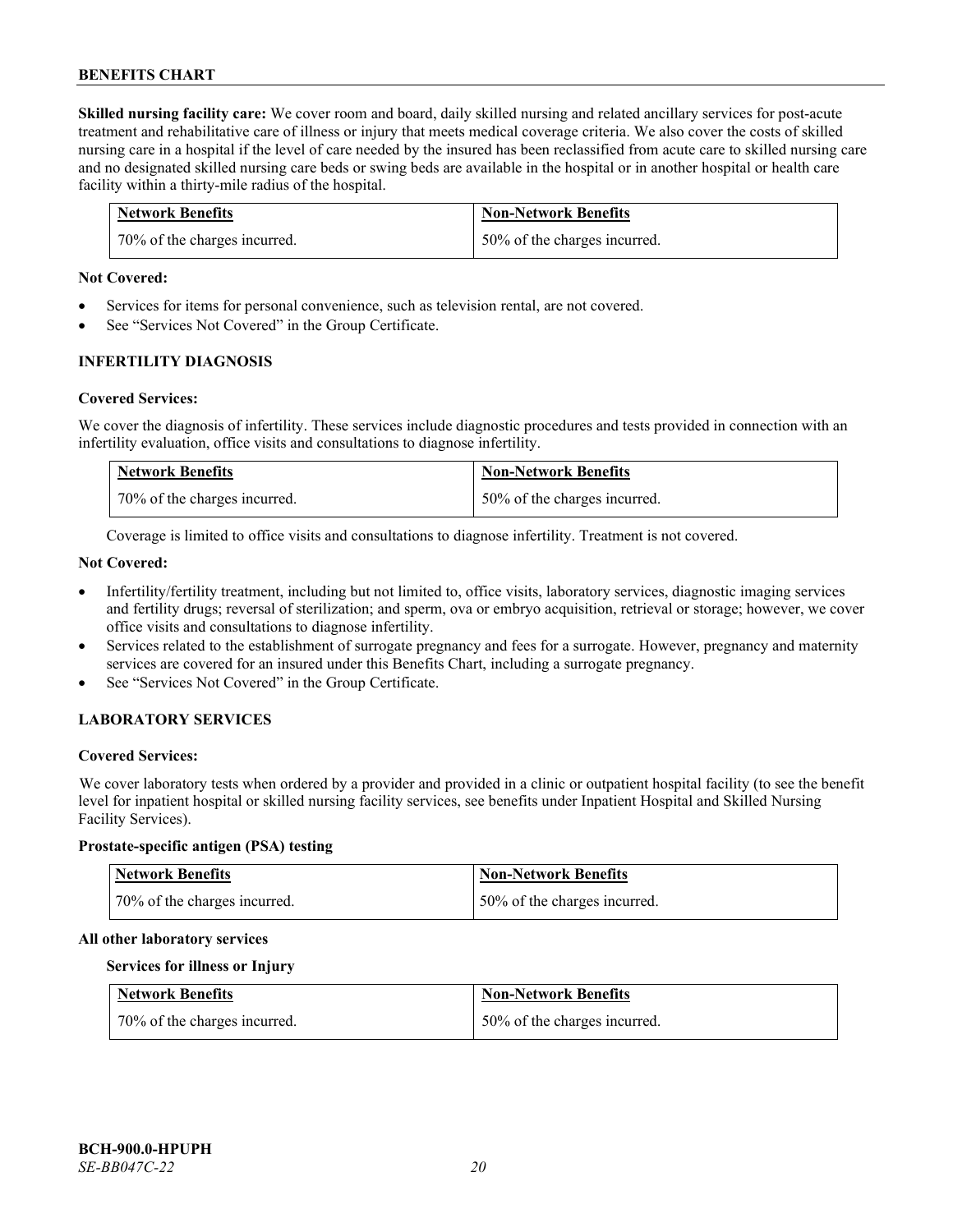### **Preventive services**

Laboratory services associated with preventive services are covered at the benefit level shown in the "Preventive Services" section of this Benefits Chart.

### **Not Covered:**

See "Services Not Covered" in the Group Certificate.

# **MASTECTOMY RECONSTRUCTION BENEFIT**

#### **Covered Services:**

We cover reconstruction of the breast on which the mastectomy has been performed; surgery and reconstruction of the other breast to produce symmetrical appearance, and prostheses and physical complications of all stages of mastectomy, including lymphedemas.

| <b>Network Benefits</b>                              | <b>Non-Network Benefits</b>                           |
|------------------------------------------------------|-------------------------------------------------------|
| Coverage level is same as corresponding Network      | Coverage level is same as corresponding Non-Network   |
| Benefits, depending on type of service provided such | Benefits, depending on type of service provided, such |
| as Office Visits for Illness or Injury, Inpatient or | as Office Visits for Illness or Injury, Inpatient or  |
| Outpatient Hospital Services.                        | Outpatient Hospital Services.                         |

### **Not Covered:**

See "Services Not Covered" in the Group Certificate.

# **MEDICATION THERAPY DISEASE MANAGEMENT PROGRAM**

### **Covered Services:**

If you meet our criteria for coverage, you may qualify for our medication therapy disease management program.

The program covers consultations with a designated pharmacist.

Covered services are based on established medical policies, which are subject to periodic review and modification by the medical directors. These medical policies (medical coverage criteria) are available by logging on to your account at [HealthPartnersUnityPointHealth.com](https://www.healthpartnersunitypointhealth.com/) or by calling Member Services.

| <b>Network Benefits</b>                                     | <b>Non-Network Benefits</b> |
|-------------------------------------------------------------|-----------------------------|
| 100% of the charges incurred.<br>Deductible does not apply. | No coverage.                |

**Not Covered:**

See "Services Not Covered" in the Group Certificate.

# **OFFICE VISITS FOR ILLNESS OR INJURY**

### **Covered Services:**

We cover the following when medically necessary: professional medical and surgical services and related supplies, including biofeedback, of physicians and other health care providers; obstetric/gynecological (OB/GYN) services, blood and blood products (unless replaced) and blood derivatives.

We cover diagnosis and treatment of illness or injury to the eyes. Where contact or eyeglass lenses are prescribed as medically necessary for the post-operative treatment of cataracts or for the treatment of aphakia, acute or chronic corneal pathology, or keratoconus, we cover the initial evaluation, lenses and fitting. Insureds must pay for lens replacement beyond the initial pair.

We cover allergy testing based on established medical policies.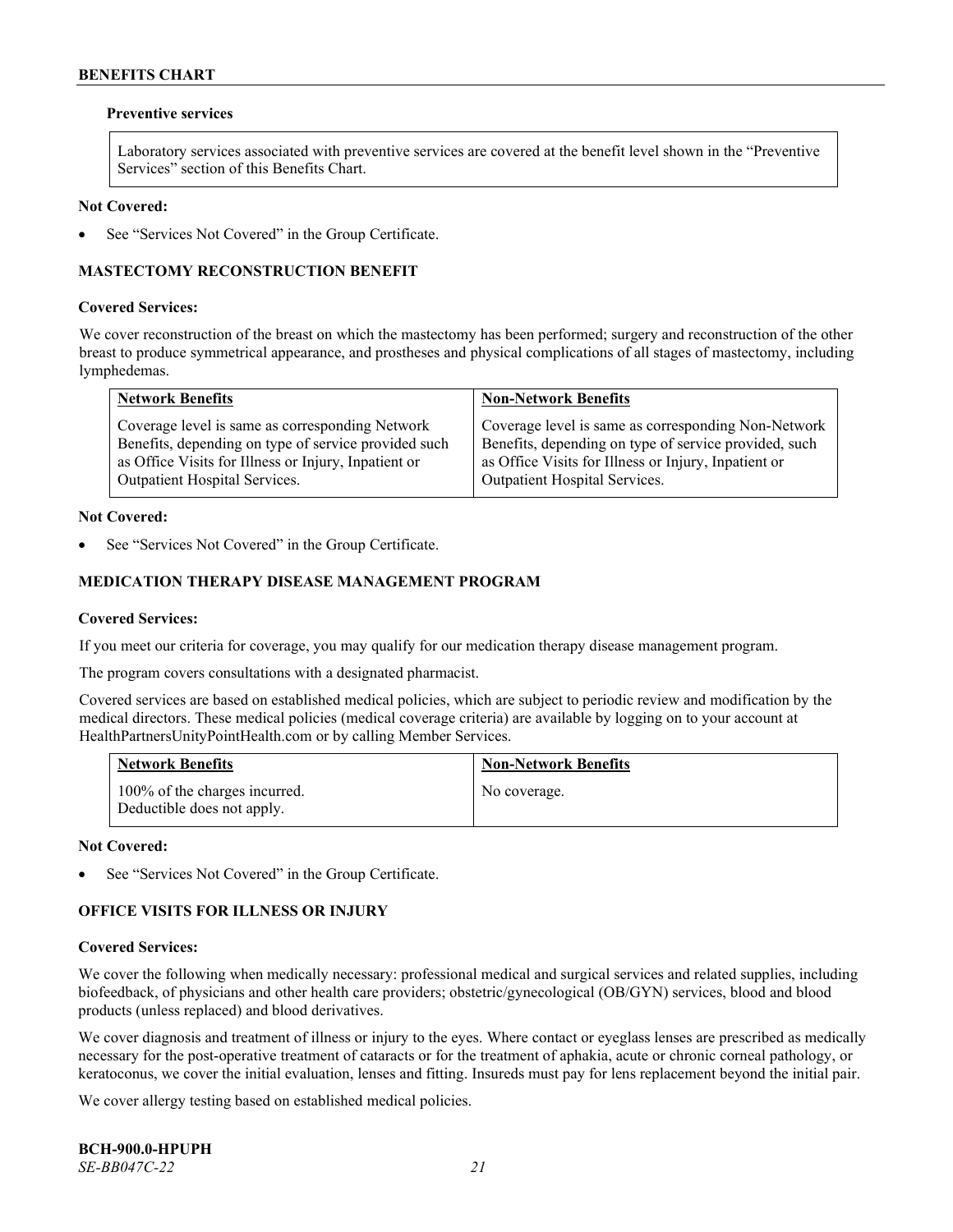Services received via video, e-visits or telephone are covered under the "Telehealth/Telemedicine Services" section of this Benefits Chart.

# **Office visits**

| <b>Network Benefits</b>      | <b>Non-Network Benefits</b>   |
|------------------------------|-------------------------------|
| 70% of the charges incurred. | 150% of the charges incurred. |

### **Convenience clinics**

| <b>Network Benefits</b>      | <b>Non-Network Benefits</b>  |
|------------------------------|------------------------------|
| 70% of the charges incurred. | 50% of the charges incurred. |

# **First three visits**

The first three mental health and substance use disorder visits, urgent care visits, office visits, convenience clinic visits, telephone visits and e-visits (other than Virtuwell or UnityPoint Health Virtual Care) combined in a calendar year are covered at 100% of the charges incurred, not subject to the deductible.

Then, services will be covered at the coinsurance/ copayment and deductible indicated for mental health and substance use disorder visits, urgent care visits, office visits , convenience clinic visits, telephone visits e-visits(other than Virtuwell and UnityPoint Health Virtual Care).

Physician services are included; however, charges for day treatment services, group visits, office procedures, laboratory, radiology and other ancillary services are not included and will be subject to the deductible and coinsurance.

# **Injections administered in a physician's office, other than immunizations**

# **Allergy injections**

| <b>Network Benefits</b>      | <b>Non-Network Benefits</b>  |
|------------------------------|------------------------------|
| 70% of the charges incurred. | 50% of the charges incurred. |

# **All other injections**

| Network Benefits             | <b>Non-Network Benefits</b>  |
|------------------------------|------------------------------|
| 70% of the charges incurred. | 50% of the charges incurred. |

### **Not Covered:**

- Court ordered treatment.
- See "Services Not Covered" in the Group Certificate.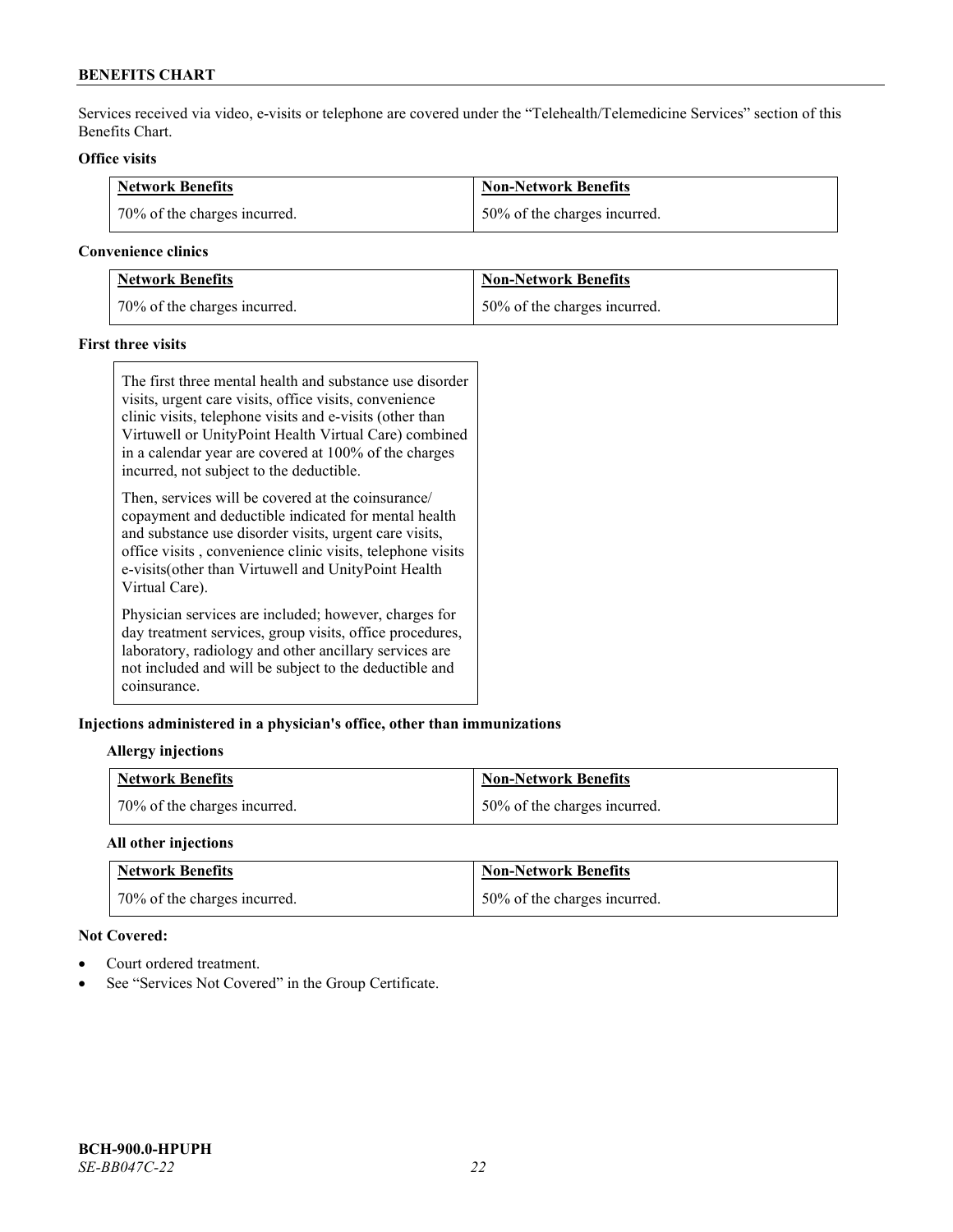# **PEDIATRIC EYEWEAR**

### **Covered Services:**

We cover pediatric eyewear for children.

Routine eye exams are covered under the "Preventive Services" section of this Benefits Chart.

| <b>Network Benefits</b>      | <b>Non-Network Benefits</b> |
|------------------------------|-----------------------------|
| 70% of the charges incurred. | No coverage.                |

### **Limitations:**

- Coverage under this provision will continue until the end of the month in which the child turns age 19.
- Limited to one of the following per calendar year:
	- o one pair of eyeglasses, including one set of prescription lenses, frames from our designated eyewear collection, and anti-scratch coating; or
	- o one pair of non-disposable contact lenses; or
	- o a one-year supply of disposable contact lenses.
- Contact lens fittings are limited to two per calendar year.

### **Not Covered:**

- Frames that are not included in our designated eyewear collection. However, one pair of lenses will be covered if an insured chooses frames outside our designated eyewear collection.
- More than one pair of lenses or frames or non-disposable contacts per calendar year, regardless of the reason. This includes replacement of eyeglasses or contact lenses due to loss, breakage, theft, or change in prescription.
- Safety glasses or goggles for sports or vocational reasons.
- Upgrades including, but not limited to, UV protection and no-line multifocal lenses.
- See "Services Not Covered" in the Group Certificate.

# **PHYSICAL THERAPY, OCCUPATIONAL THERAPY AND SPEECH THERAPY**

# **Covered Services:**

We cover the following physical therapy, occupational therapy and speech therapy services:

- Medically necessary rehabilitative care to correct the effects of illness or injury.
- Habilitative care rendered for congenital, developmental or medical conditions which have significantly limited the successful initiation of normal speech and normal motor development.

Massage therapy which is performed in conjunction with other treatment/modalities by a physical or occupational therapist, is part of a prescribed treatment plan and is not billed separately is covered.

We cover services provided in a clinic. We also cover physical therapy provided in an outpatient hospital facility. To see the benefit level for inpatient hospital or skilled nursing facility services, see benefits under the "Inpatient Hospital and Skilled Nursing Facility Services" section in this Benefits Chart.

#### **Rehabilitative care**

| <b>Network Benefits</b>      | <b>Non-Network Benefits</b>  |
|------------------------------|------------------------------|
| 70% of the charges incurred. | 50% of the charges incurred. |

# **Habilitative care**

| <b>Network Benefits</b>      | <b>Non-Network Benefits</b>  |
|------------------------------|------------------------------|
| 70% of the charges incurred. | 50% of the charges incurred. |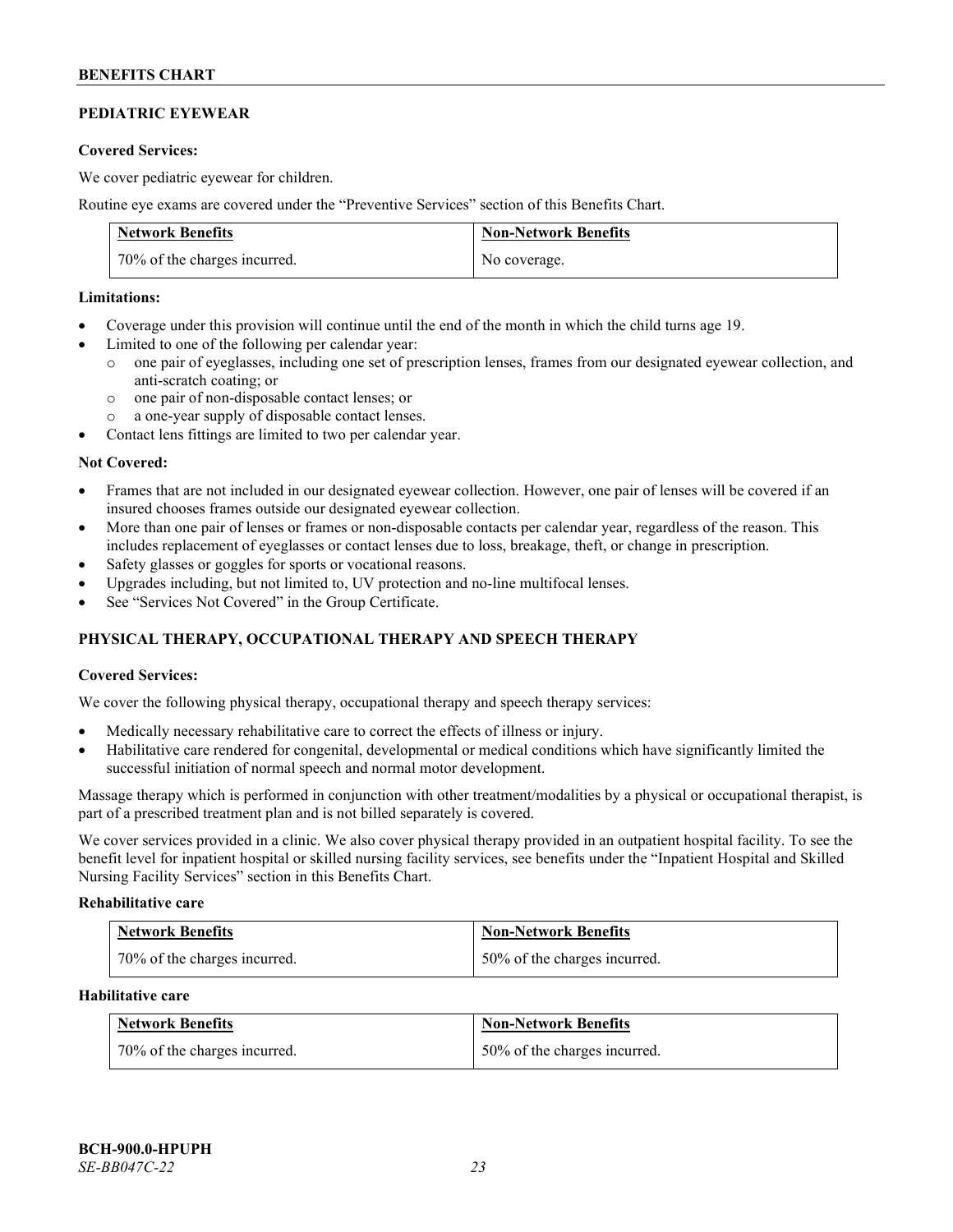# **Not Covered:**

- Massage therapy for the purpose of comfort or convenience of the insured.
- See "Services Not Covered" in the Group Certificate.

# **PRE-DIABETES DISEASE MANAGEMENT PROGRAM**

### **Covered Services:**

If you meet our criteria for coverage, you may qualify for the Pre-diabetes Disease Management program through Omada Health. The program covers group health coaching which focuses on weight loss, exercise, behavior modification and health education at select locations determined by the plan.

| <b>Network Benefits</b>                                     | <b>Non-Network Benefits</b> |
|-------------------------------------------------------------|-----------------------------|
| 100% of the charges incurred.<br>Deductible does not apply. | Not applicable.             |

### **Not Covered:**

See "Services Not Covered" in the Group Certificate.

### **PRESCRIPTION DRUG SERVICES**

### **Covered Services:**

We cover prescription drugs and medications, which can be self-administered or are administered in a physician's office. We cover off-label use of formulary drugs to treat cancer if the drug is recognized for the treatment of cancer in an authoritative compendia used by the Medicare program and when an appropriate level of evidence or medical necessity is met.

### **For Network Benefits, drugs and medications must be obtained at a Network Pharmacy.**

**If a copayment is required, you must pay one copayment for each 31-day supply, or portion thereof, unless otherwise indicated below.**

### **Outpatient drugs (except as specified below)**

| <b>Network Benefits</b>                                                                                                                    | <b>Non-Network Benefits</b>  |
|--------------------------------------------------------------------------------------------------------------------------------------------|------------------------------|
| 100% of the charges incurred, subject to your<br>copayment of \$30 for generic formulary drugs and \$60<br>for brand name formulary drugs. | 50% of the charges incurred. |
| In no event will your cost for a formulary insulin drug<br>exceed \$25.                                                                    |                              |
| Non-formulary drugs are covered at 100% of the<br>charges incurred, subject to your copayment of \$125.                                    |                              |
| Deductible does not apply.                                                                                                                 |                              |

#### **Mail order drugs**

| <b>Network Benefits</b>                                                                                                                                                                                                                               | <b>Non-Network Benefits</b>                                                                                                |
|-------------------------------------------------------------------------------------------------------------------------------------------------------------------------------------------------------------------------------------------------------|----------------------------------------------------------------------------------------------------------------------------|
| For your convenience, you may also get up to a 93-day<br>supply of outpatient prescription drugs that can be self-<br>administered through the designated mail order service.<br>Specialty drugs are not available through the mail order<br>service. | Mail order drugs are only available through the<br>designated mail order service.<br>See Network mail order drugs benefit. |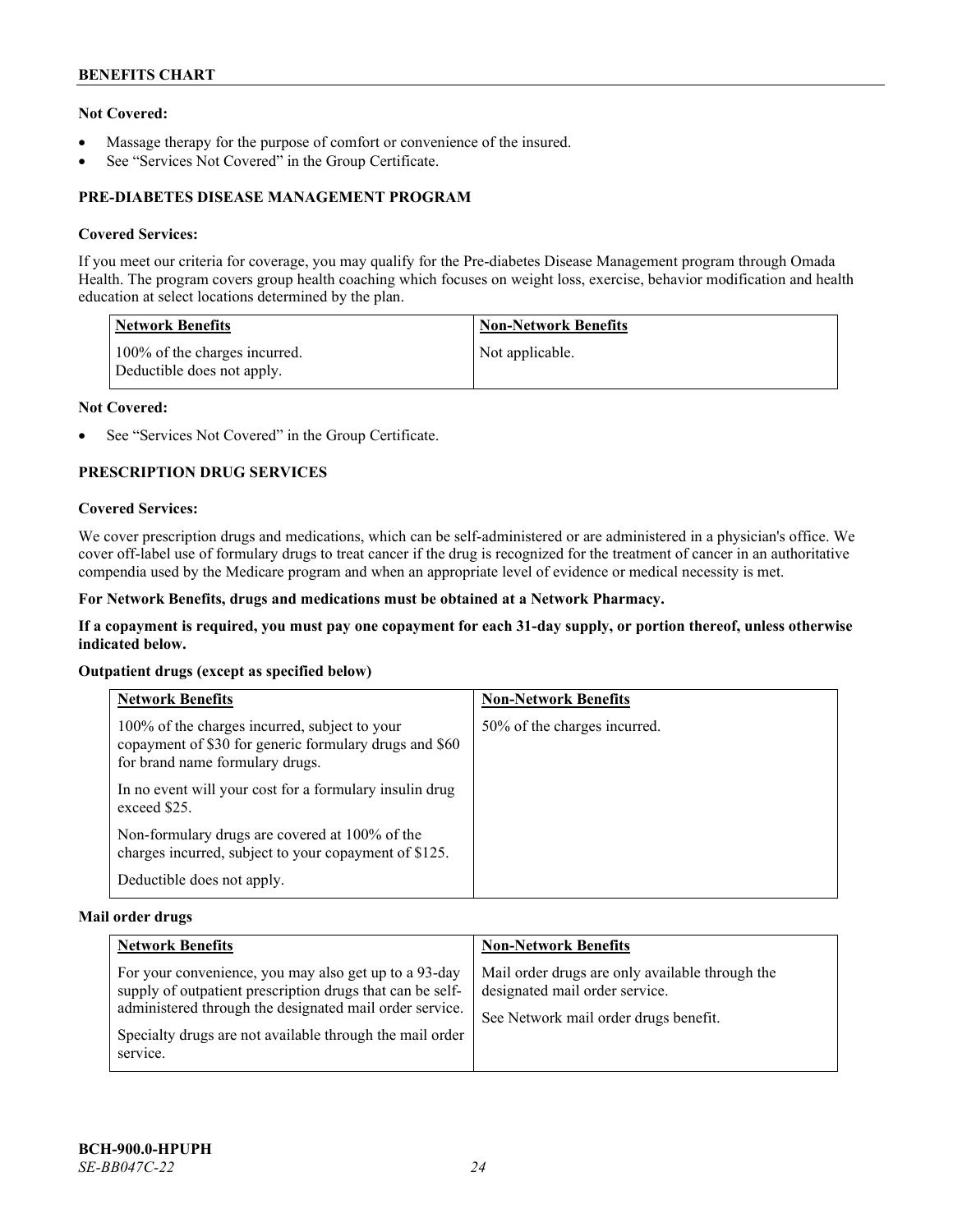# **Specialty drugs that are self-administered**

| <b>Network Benefits</b>                                                                                                                    | <b>Non-Network Benefits</b> |
|--------------------------------------------------------------------------------------------------------------------------------------------|-----------------------------|
| 80% of the charges incurred, up to a maximum<br>copayment of \$500.<br>Deductible does not apply.                                          | No coverage.                |
| For Network Benefits, specialty drugs are limited to<br>drugs on the specialty drug list and must be obtained<br>from a designated vendor. |                             |

# **Drugs for treatment of growth deficiency**

| <b>Network Benefits</b>                                                                                                                            | <b>Non-Network Benefits</b>  |
|----------------------------------------------------------------------------------------------------------------------------------------------------|------------------------------|
| 70% of the charges incurred.<br>Deductible does not apply.                                                                                         | 50% of the charges incurred. |
| For Network Benefits, growth deficiency drugs are<br>limited to drugs on the specialty drug list and must be<br>obtained from a designated vendor. |                              |

**Tobacco cessation drugs are covered for all FDA-approved tobacco cessation drugs (including over-the-counter drugs) for a minimum of 90 days.** Must be prescribed by a physician or legally authorized health care provider and purchased at a pharmacy.

| <b>Network Benefits</b>                                     | <b>Non-Network Benefits</b>  |
|-------------------------------------------------------------|------------------------------|
| 100% of the charges incurred.<br>Deductible does not apply. | 50% of the charges incurred. |

### **Contraceptive drugs**

| <b>Network Benefits</b>                                                                                                                                         | <b>Non-Network Benefits</b>  |
|-----------------------------------------------------------------------------------------------------------------------------------------------------------------|------------------------------|
| 100% of the charges incurred for formulary drugs.<br>Deductible does not apply.                                                                                 | 50% of the charges incurred. |
| If a physician requests that a non-formulary<br>contraceptive drug be dispensed as written, the drug<br>will be covered at 100%, not subject to the deductible. |                              |

**ACA preventive medications.** We cover preventive medications currently recommended by USPSTF with an A or B rating if they are prescribed by your medical provider and they are listed on our Commercial ACA Preventive Drug List. Preventive medications are subject to periodic review and modification. Changes would be effective in accordance with the federal rules and reflected in our current medical coverage criteria for preventive care services.

| <b>Network Benefits</b>                                     | <b>Non-Network Benefits</b>  |
|-------------------------------------------------------------|------------------------------|
| 100% of the charges incurred.<br>Deductible does not apply. | 50% of the charges incurred. |

### **Limitations:**

- Certain drugs may require prior authorization as indicated on the formulary. We may require prior authorization for the drug and also the site where the drug will be provided. Certain drugs are subject to our utilization review process and quantity limits as indicated on our formulary.
- Certain non-formulary drugs require prior authorization. In addition, certain drugs may be subject to any quantity limits applied as part of our trial program. The trial drug program applies to new prescriptions for certain drugs which have high toxicity, low tolerance, high costs and/or high potential for waste. Trial drugs are indicated on the formulary and/or the specialty drug list. Your first fill of a trial drug may be limited to less than a month supply. If the drug is well tolerated and effective, you will receive the remainder of your first month supply.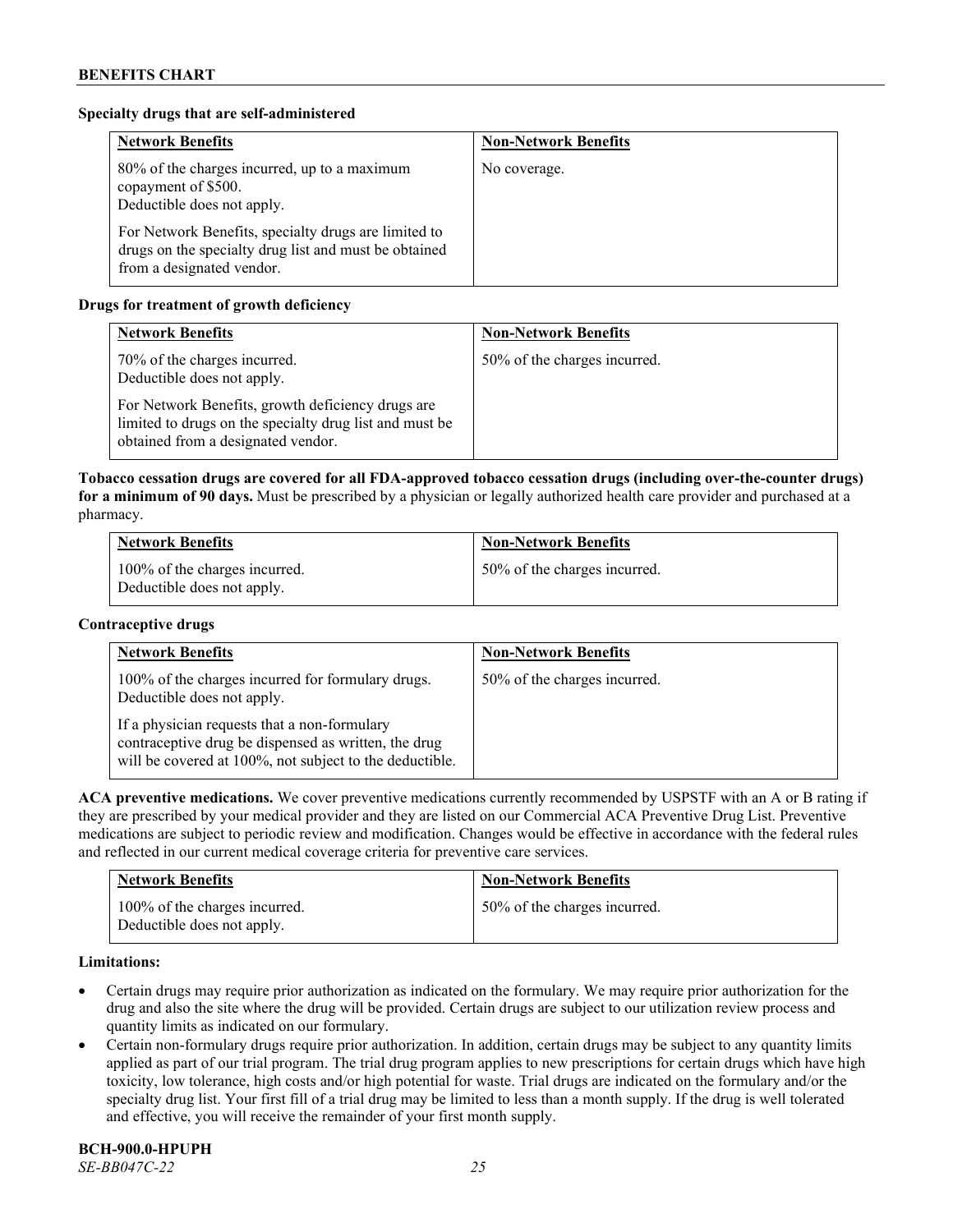- If an insured requests a brand name drug when there is a generic equivalent, the brand name drug will be covered up to the charge that would apply to the generic drug, minus any required copayment. If a physician requests that a brand name drug be dispensed as written, the drug will be paid at the non-formulary benefit.
- We may require insureds to try over-the-counter (OTC) drug alternatives before approving more costly formulary prescription drugs.
- Unless otherwise specified in the "Prescription Drug Services" section, you may receive up to a 31-day supply per prescription.
- A 93-day supply will be covered and dispensed only at pharmacies that participate in our extended day supply program.
- New prescriptions to treat certain chronic conditions are limited to a 31-day supply.
- No more than a 31-day supply of specialty drugs will be covered and dispensed at a time, unless it is a manufacturer supplied drug that cannot be split that supplies the insured with more than a 31-day supply.

### **Not Covered:**

- Replacement of prescription drugs, medications, equipment and supplies due to loss, damage or theft.
- Nonprescription (over the counter) drugs or medications, including, but not limited to, vitamins, supplements, homeopathic remedies, and non-FDA approved drugs, unless listed on the formulary and prescribed by a physician or legally authorized health care provider under applicable state and federal law. We cover off-label use of drugs to treat cancer as specified in the "Prescription Drug Services" section of this Benefits Chart. This exclusion does not include over-the-counter contraceptives for women as allowed under the Affordable Care Act when the insured obtains a prescription for the item. In addition, if the insured obtains a prescription, this exclusion does not include aspirin to prevent cardiovascular disease for men and women of certain ages; folic acid supplements for women who may become pregnant; fluoride chemoprevention supplements for children without fluoride in their water source; and iron supplements for children ages 6-12 months old who are at risk for anemia.
- All drugs used for sexual dysfunction.
- Fertility drugs.
- Medical cannabis.
- Drugs on the Excluded Drug List. The Excluded Drug List includes select drugs within a therapy class that are not eligible for coverage. This includes drugs that may be excluded for certain indications. The Excluded Drug List is available a[t HealthPartnersUnityPointHealth.com.](https://www.healthpartnersunitypointhealth.com/)
- Drugs that are newly approved by the FDA until they are reviewed and approved by HealthPartners UnityPoint Health Pharmacy and Therapeutics Committee.
- Medical devices approved by the FDA will not be covered under the "Prescription Drug Services" section unless they are on our formulary. Covered medical devices are generally submitted and reimbursed under your medical benefits.
- See "Services Not Covered" in the Group Certificate.

# **PREVENTIVE SERVICES**

#### **Applicable definitions:**

**Routine preventive services** are routine healthcare services that include screenings, check-ups and counseling to prevent illness, disease or other health problems before symptoms occur.

**Diagnostic services** are services to help a provider understand your symptoms, diagnose illness and decide what treatment may be needed. They may be the same services that are listed as preventive services, but they are being used as diagnostic services. Your provider will determine if these services are preventive or diagnostic. These services are not preventive if received as part of a visit to diagnose, manage or maintain an acute or chronic medical condition, illness or injury. When that occurs, unless otherwise indicated below, standard deductibles, copayments or coinsurance apply.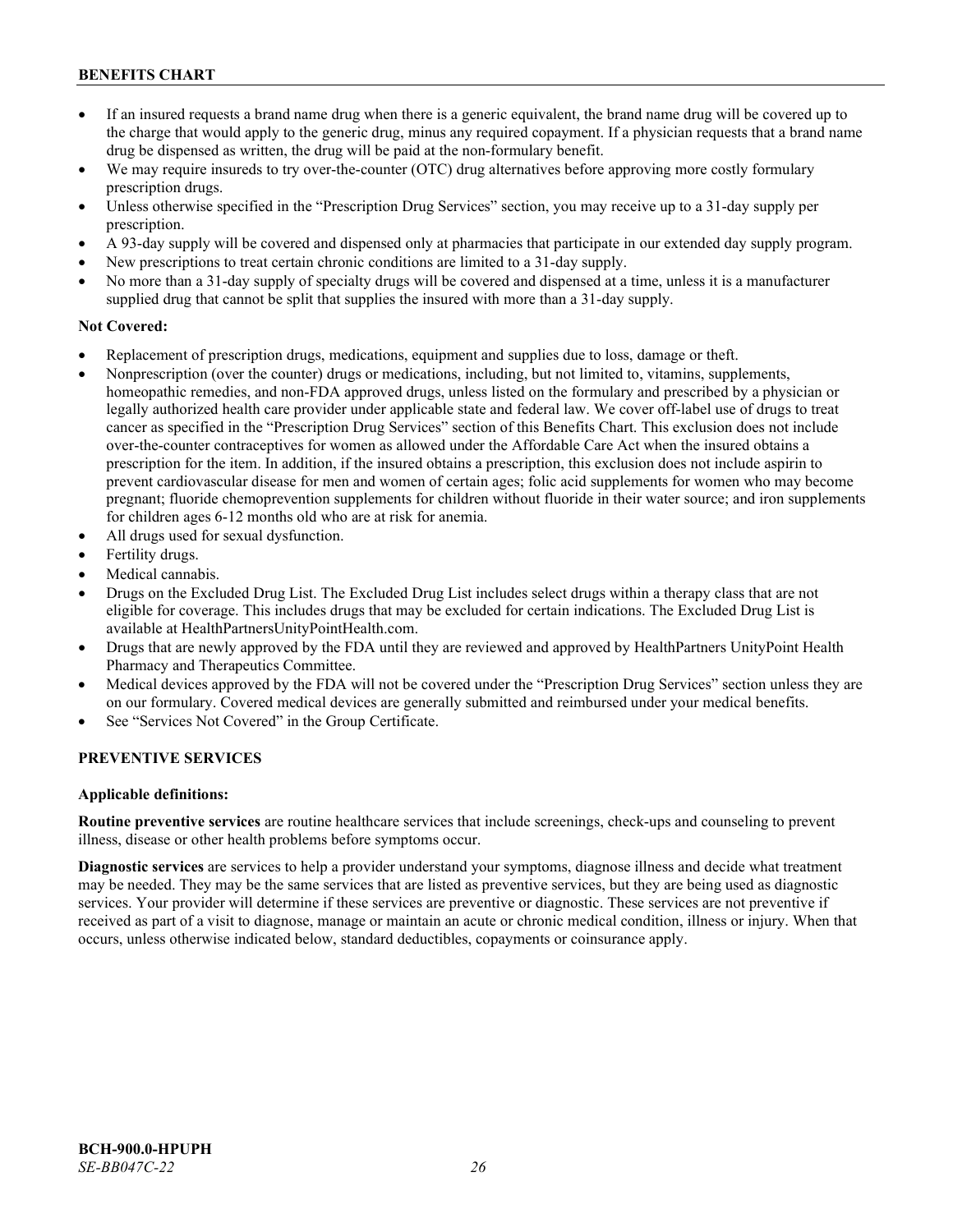# **Covered Services:**

We cover preventive services which meet any of the requirements under the Affordable Care Act (ACA) shown in the bulleted items below. These preventive services are covered at 100% under the network benefits with no deductible, copayments or coinsurance. If a preventive service is not required by the ACA and it is covered at a lower benefit level, it will be specified below. Preventive benefits mandated under the ACA are subject to periodic review and modification. Changes would be effective in accordance with the federal rules. Preventive services mandated by the ACA include:

- Evidence-based items or services that have in effect a rating of A or B in the current recommendations of the United States Preventive Services Task Force with respect to the individual;
- Immunizations for routine use in children, adolescents and adults that have in effect a recommendation from the Advisory Committee on Immunization Practices of the Centers for Disease Control and Prevention with respect to the individual;
- With respect to infants, children and adolescents, evidence-informed preventive care and screenings provided for in comprehensive guidelines supported by the Health Resources and Services Administration; and
- With respect to women, preventive care and screenings provided for in comprehensive guidelines supported by the Health Resources and Services Administration.

Covered services are based on established medical policies, which are subject to periodic review and modification by the medical or dental directors. These medical policies (medical coverage criteria) are available by calling Member Services, or logging on to your account at [HealthPartnersUnityPointHealth.com.](https://www.healthpartnersunitypointhealth.com/)

#### **ACA and state mandated preventive services are covered as follows:**

**Routine health exams and periodic health assessments.** A physician or health care provider will counsel you as to how often health assessments are needed based on age, sex and health status. This includes screening and counseling for tobacco use and all FDA approved tobacco cessation medications including over-the-counter drugs (as shown in the "Prescription Drug Services" section).

| <b>Network Benefits</b>                                     | <b>Non-Network Benefits</b>  |
|-------------------------------------------------------------|------------------------------|
| 100% of the charges incurred.<br>Deductible does not apply. | 50% of the charges incurred. |

**Child health supervision services.** This includes pediatric preventive services such as newborn screenings, appropriate immunizations (including HPV immunizations), developmental assessments and laboratory services appropriate to the age of the child from birth to 72 months and appropriate immunizations to age 18.

| <b>Network Benefits</b>                                     | <b>Non-Network Benefits</b>  |
|-------------------------------------------------------------|------------------------------|
| 100% of the charges incurred.<br>Deductible does not apply. | 50% of the charges incurred. |

#### **Routine prenatal care and exams**

| <b>Network Benefits</b>                                     | <b>Non-Network Benefits</b>  |
|-------------------------------------------------------------|------------------------------|
| 100% of the charges incurred.<br>Deductible does not apply. | 50% of the charges incurred. |

**Routine postnatal care.** This includes health exams, assessments, education and counseling relating to the period immediately after childbirth.

| <b>Network Benefits</b>                                     | <b>Non-Network Benefits</b>  |
|-------------------------------------------------------------|------------------------------|
| 100% of the charges incurred.<br>Deductible does not apply. | 50% of the charges incurred. |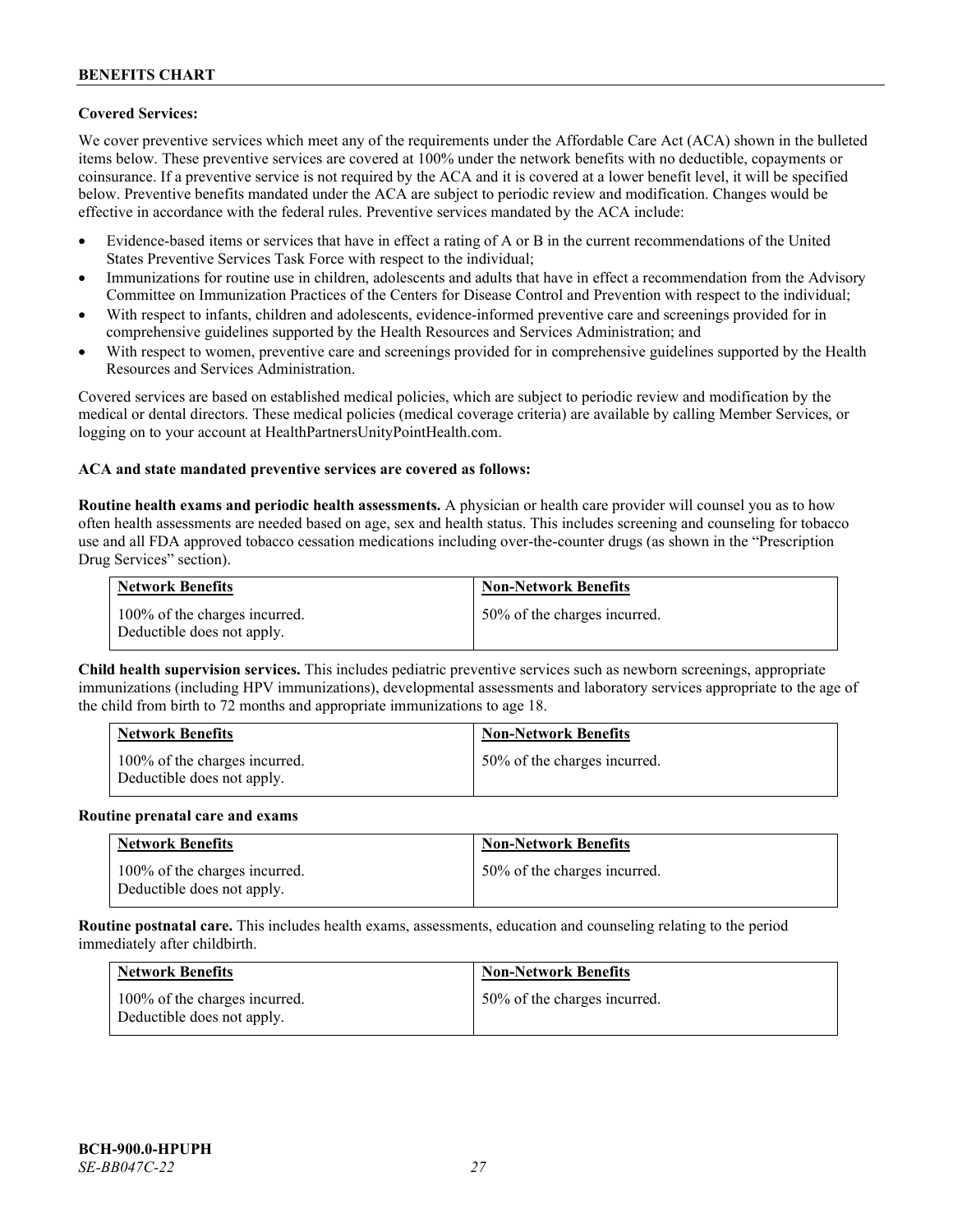**Routine screening procedures for cancer.** This includes colorectal screening or other cancer screenings recommended by the USPSTF with an A or B rating. Women's preventive health services below describe additional routine screening procedures for cancer.

| <b>Network Benefits</b>                                     | <b>Non-Network Benefits</b>  |
|-------------------------------------------------------------|------------------------------|
| 100% of the charges incurred.<br>Deductible does not apply. | 50% of the charges incurred. |

**Professional voluntary family planning services.** This includes services to prevent or delay a pregnancy, including counseling and education. Services must be provided by a licensed provider.

| <b>Network Benefits</b>                                     | <b>Non-Network Benefits</b>  |
|-------------------------------------------------------------|------------------------------|
| 100% of the charges incurred.<br>Deductible does not apply. | 50% of the charges incurred. |

#### **Adult immunizations**

| <b>Network Benefits</b>                                     | <b>Non-Network Benefits</b>  |
|-------------------------------------------------------------|------------------------------|
| 100% of the charges incurred.<br>Deductible does not apply. | 50% of the charges incurred. |

**Women's preventive health services.** This includes mammograms, screenings for cervical cancer (pap smears), breast pumps, human papillomavirus (HPV) testing, counseling for sexually transmitted infections, counseling and screening for human immunodeficiency virus (HIV), and all FDA approved contraceptive methods as prescribed by a doctor, sterilization procedures, education and counseling (see the "Prescription Drug Services" section for coverage of oral contraceptive drugs). For women whose family history is associated with an increased risk for BRCA1 or BRCA2 gene mutations, we cover genetic counseling and BRCA screening without cost sharing, if appropriate and as determined by a physician.

| <b>Network Benefits</b>                                     | <b>Non-Network Benefits</b>  |
|-------------------------------------------------------------|------------------------------|
| 100% of the charges incurred.<br>Deductible does not apply. | 50% of the charges incurred. |

**Obesity screening and management.** We cover obesity screening and counseling for all ages during a routine preventive care exam. If you are age 18 or older and have a body mass index of 30 or more, we also cover intensive obesity management to help you lose weight. Your primary care doctor can coordinate these services.

| <b>Network Benefits</b>                                     | <b>Non-Network Benefits</b>  |
|-------------------------------------------------------------|------------------------------|
| 100% of the charges incurred.<br>Deductible does not apply. | 50% of the charges incurred. |

### **In addition to any ACA or state mandated preventive services referenced above, we cover the following eligible services:**

#### **Routine eye and hearing exams**

| <b>Network Benefits</b>                                     | <b>Non-Network Benefits</b>  |
|-------------------------------------------------------------|------------------------------|
| 100% of the charges incurred.<br>Deductible does not apply. | 50% of the charges incurred. |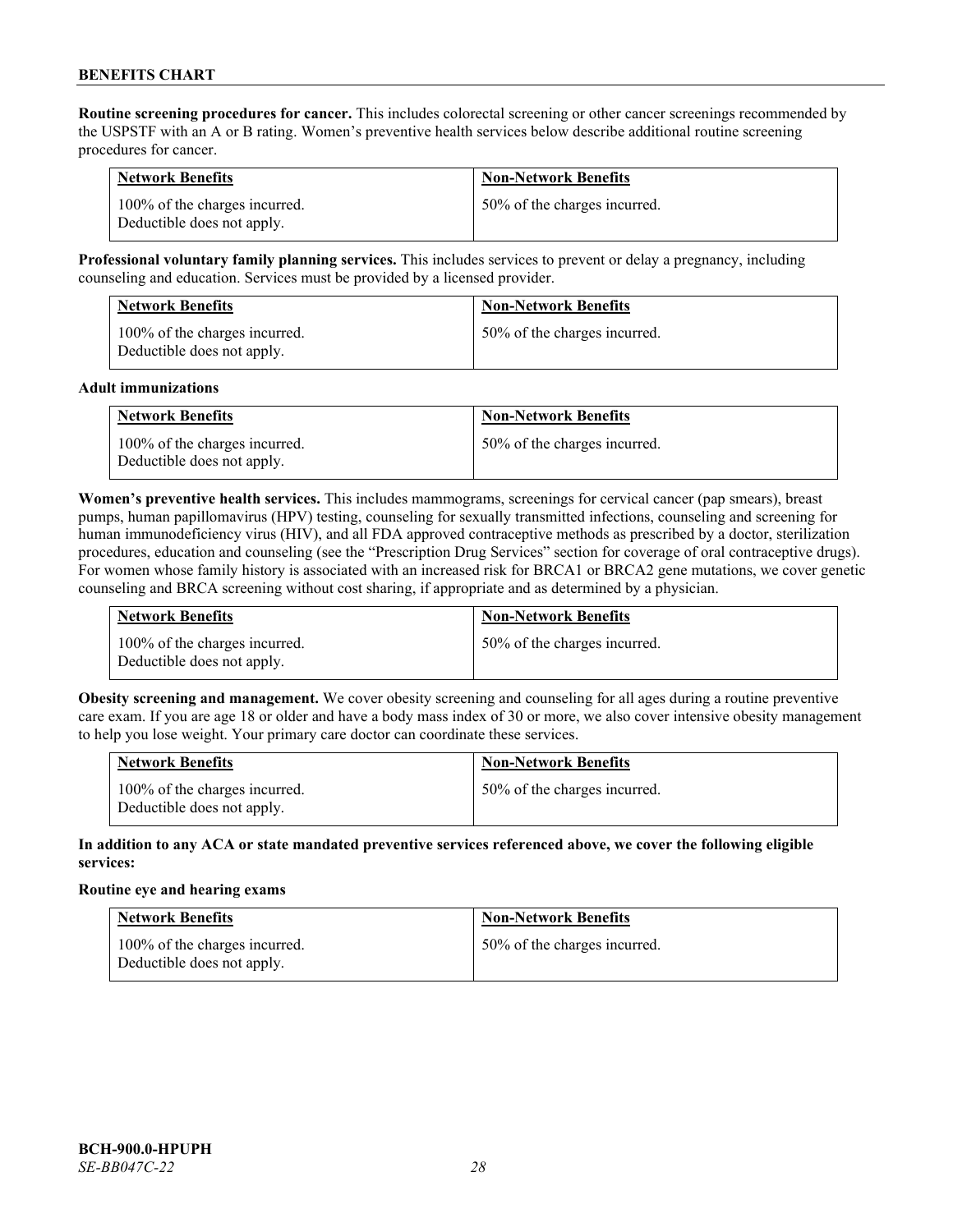**Ovarian cancer surveillance tests for women who are at risk.** "At risk for ovarian cancer" means (1) having a family history that includes any of the following: one or more first-degree or second-degree relatives with ovarian cancer, clusters of female relatives with breast cancer or nonpolyposis colorectal cancer; or (2) testing positive for BRCA1 or BRCA2 mutations. "Surveillance tests for ovarian cancer" means annual screening using: CA-125 serum tumor marker testing, transvaginal ultrasound, pelvic examination or other proven ovarian cancer screening tests currently being evaluated by the federal Food and Drug Administration or by the National Cancer Institute.

| <b>Network Benefits</b>                               | <b>Non-Network Benefits</b>                           |
|-------------------------------------------------------|-------------------------------------------------------|
| Coverage level is same as corresponding Network       | Coverage level is same as corresponding Non-Network   |
| Benefits, depending on type of service provided, such | Benefits, depending on type of service provided, such |
| as Diagnostic Imaging Services, Laboratory Services   | as Diagnostic Imaging Services, Laboratory Services   |
| Office Visits for Illness or Injury or Preventive     | Office Visits for Illness or Injury or Preventive     |
| Services.                                             | Services.                                             |

#### **Limitations:**

• Services are not preventive if received as part of a visit to diagnose, manage or maintain an acute or chronic medical condition, illness or injury. When that occurs, unless otherwise indicated above, standard deductibles, copayments or coinsurance apply.

#### **Not Covered:**

See "Services Not Covered" in the Group Certificate.

# **TELEHEALTH/TELEMEDICINE SERVICES**

### **Definitions:**

**Telehealth, telemedicine, or virtual care.** This is a means of communication between a health care professional and a patient. This includes the use of secure electronic information, imaging, and communication technologies, including:

- interactive audio or audio-video
- interactive audio with store-and-forward technology
- chat-based and email-based systems
- physician-to-physician consultation
- patient education
- data transmission
- data interpretation
- digital diagnostics (algorithm-enabled diagnostic support)
- digital therapeutics (the use of personal health devices and sensors, either alone or in combination with conventional drug therapies, for disease prevention and management)

Services can be delivered:

Synchronously: the patient and health care professional are engaging with one another at the same time; or Asynchronously: the patient and health care professional engage with each other at different points in time.

**Telephone visits.** Live, synchronous, interactive encounters over the telephone between a patient and a healthcare provider.

**E-visit or chat-based visits.** Asynchronous online or mobile app encounters to discuss a patient's personal health information, vital signs, and other physiologic data or diagnostic images. The healthcare provider reviews and delivers a consultation, diagnosis, prescription or treatment plan after reviewing the patient's visit information.

**UnityPoint Health Virtual Care:** This is a virtual consult that you may use to receive a diagnosis and treatment for a variety of medical issues through secure video on your computer or phone. You may access the Virtual Care website at [unitypointvirtualcare.org.](https://unitypointvirtualcare.org/landing.htm)

**Virtuwell®.** This is an online service for you to receive a diagnosis and treatment for certain conditions, such as a cold, flu, ear pain and sinus infections. You may access the Virtuwell website at [Virtuwell.com.](https://www.virtuwell.com/)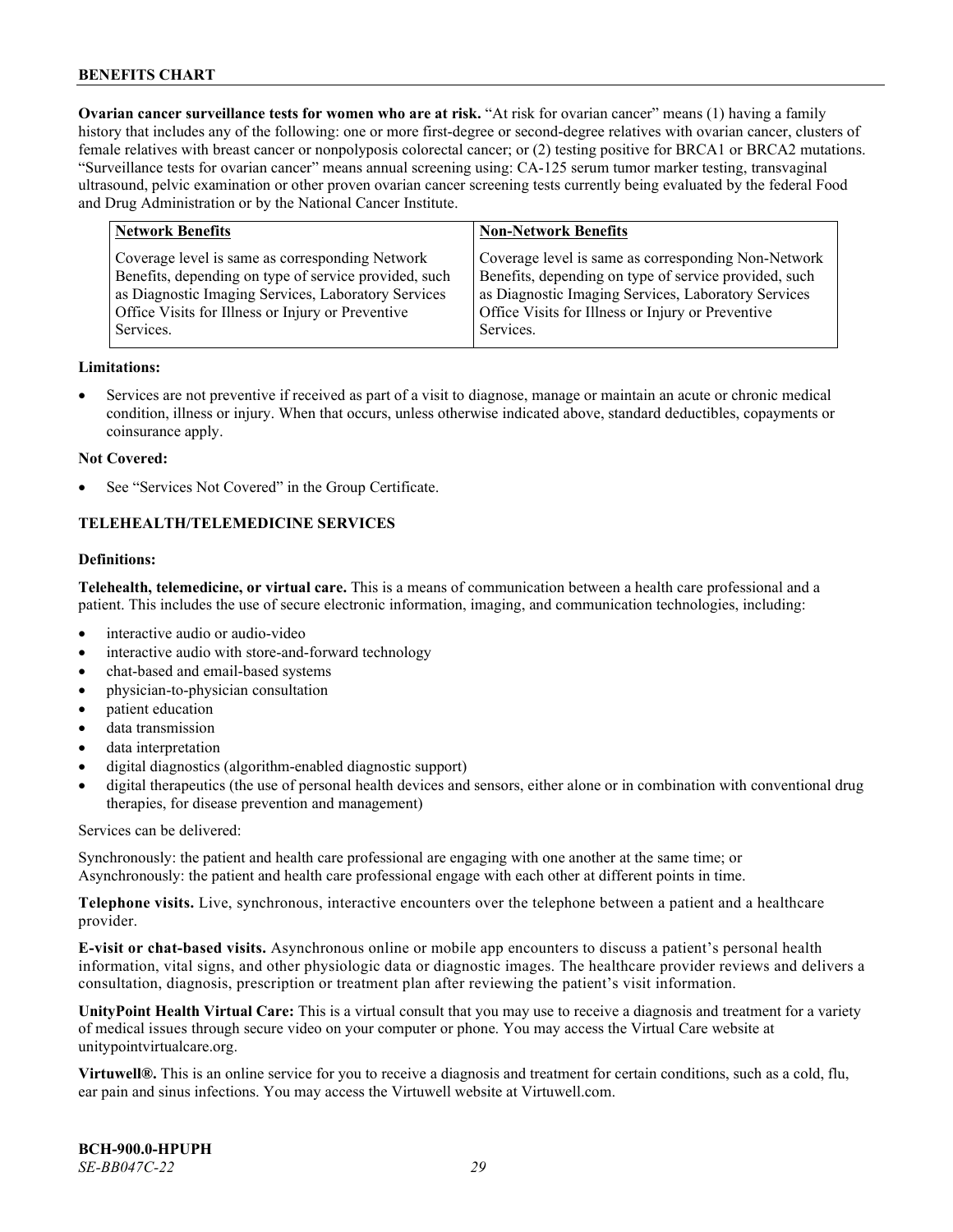**Video visits.** Live, synchronous, interactive encounters using secure web-based video between a patient and a healthcare provider.

### **Covered Services:**

The Plan covers the following methods of receiving care for services that would be eligible under the Plan if the service were provided in person.

### **Scheduled telephone visits**

| <b>Network Benefits</b>      | <b>Non-Network Benefits</b>  |
|------------------------------|------------------------------|
| 70% of the charges incurred. | 50% of the charges incurred. |

#### **E-visits**

### **UnityPoint Health Virtual Care – available a[t unitypointvirtualcare.org](http://www.unitypointvirtualcare.org/)**

| <b>Network Benefits</b>                                    | <b>Non-Network Benefits</b> |
|------------------------------------------------------------|-----------------------------|
| 100% of the charges incurred.<br>Deductible does not apply | Not applicable.             |

# **Access to online care through Virtuwell at [Virtuwell.com](http://www.virtuwell.com/)**

| <b>Network Benefits</b>                                    | <b>Non-Network Benefits</b> |
|------------------------------------------------------------|-----------------------------|
| 100% of the charges incurred.<br>Deductible does not apply | Not applicable.             |

#### **All other e-visits**

| <b>Network Benefits</b>      | <b>Non-Network Benefits</b>  |
|------------------------------|------------------------------|
| 70% of the charges incurred. | 50% of the charges incurred. |

#### **Video visits**

| <b>Network Benefits</b>                                 | <b>Non-Network Benefits</b>                           |
|---------------------------------------------------------|-------------------------------------------------------|
| Coverage level is same as corresponding network         | Coverage level is same as corresponding Non-Network   |
| benefit, depending on type of service provided, such as | Benefits, depending on type of service provided, such |
| Office Visits for Illness or Injury, Inpatient or       | as Office Visits for Illness or Injury, Inpatient or  |
| Outpatient Hospital Services.                           | Outpatient Hospital Services.                         |

#### **Not Covered:**

See "Services Not Covered" in the Group Certificate.

#### **TRANSPLANT SERVICES**

#### **Applicable definitions:**

**Autologous.** This is when the source of cells is from the individual's own marrow or stem cells.

**Allogeneic.** This is when the source of cells is from a related or unrelated donor's marrow or stem cells.

**Autologous bone marrow transplant.** This is when the bone marrow is harvested from the individual and stored. The patient undergoes treatment which includes tumor ablation with high-dose chemotherapy and/or radiation. The bone marrow is reinfused (transplanted).

**Allogeneic bone marrow transplant.** This is when the bone marrow is harvested from the related or unrelated donor and stored. The patient undergoes treatment which includes tumor ablation with high-dose chemotherapy and/or radiation. The bone marrow is reinfused (transplanted).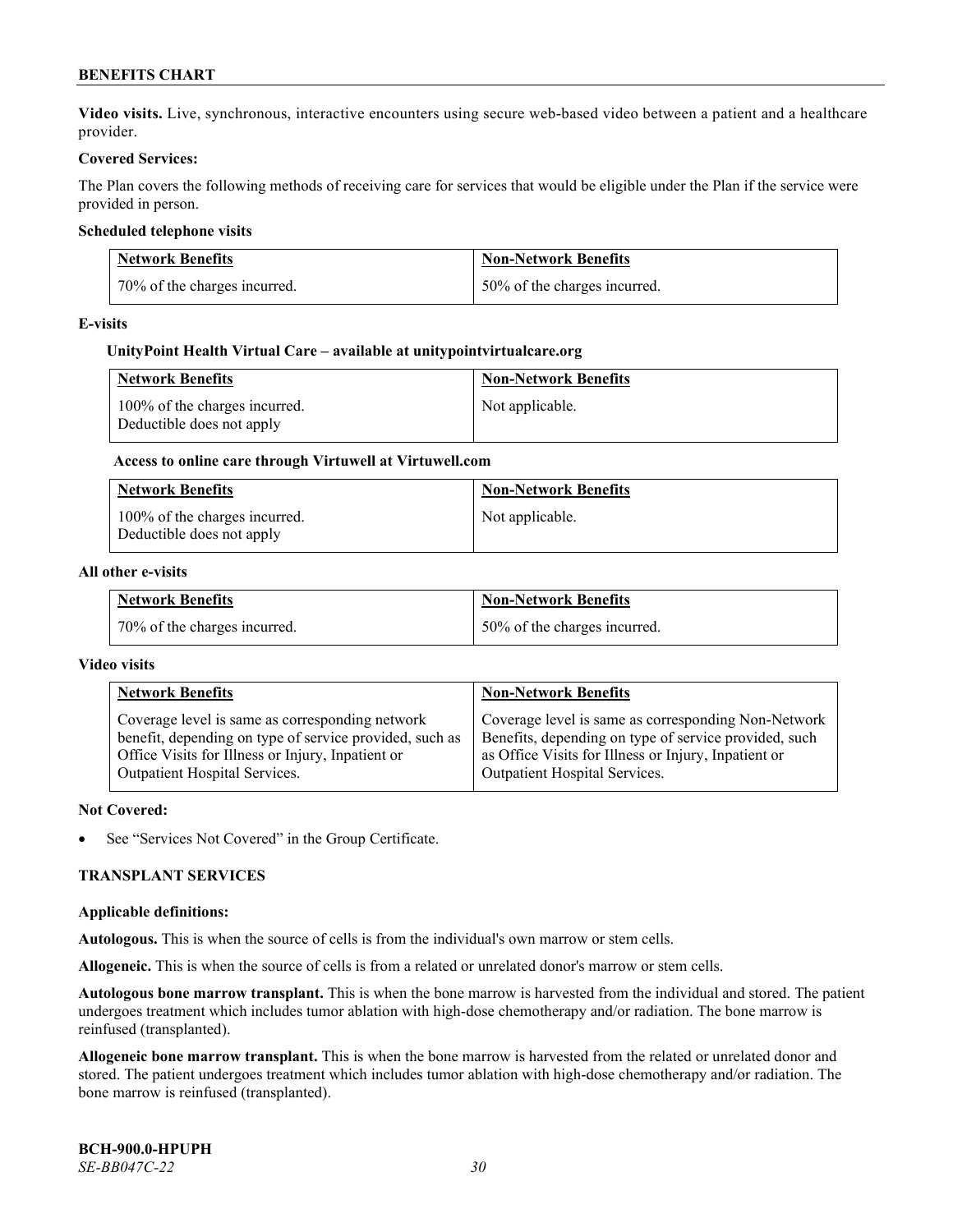**Autologous/allogeneic stem cell support.** This is a treatment process that includes stem cell harvest from either bone marrow or peripheral blood, tumor ablation with high-dose chemotherapy and/or radiation, stem cell reinfusion, and related care. Autologous/allogeneic bone marrow transplantation and high dose chemotherapy with peripheral stem cell rescue/support are considered to be autologous/allogeneic stem cell support.

**Designated transplant center.** This is any health care provider, group or association of health care providers designated by us to provide services, supplies or drugs for specified transplants for our insureds.

**Transplant services.** This is transplantation (including retransplants) of the human organs or tissue listed below, including all related post-surgical treatment, follow-up care and drugs and multiple transplants for a related cause. Transplant services do not include other organ or tissue transplants or surgical implantation of mechanical devices functioning as a human organ, except surgical implantation of an FDA approved ventricular assist device (VAD) or total artificial heart, functioning as a temporary bridge to heart transplantation.

Prior authorization is required prior to consultation to support coordination of care and benefits.

### **Covered Services:**

We cover eligible transplant services (as defined above) while you are covered under this Benefits Chart. Transplants that will be considered for coverage are limited to the following:

- Kidney transplants for end-stage disease.
- Cornea transplants for end-stage disease.
- Heart transplants for end-stage disease.
- Lung transplants or heart/lung transplants for: (1) primary pulmonary hypertension; (2) Eisenmenger's syndrome; (3) endstage pulmonary fibrosis; (4) alpha 1 antitrypsin disease; (5) cystic fibrosis; and (6) emphysema.
- Liver transplants for: (1) biliary atresia in children; (2) primary biliary cirrhosis; (3) post-acute viral infection (including hepatitis A, hepatitis B antigen e negative and hepatitis C) causing acute atrophy or post-necrotic cirrhosis; (4) primary sclerosing cholangitis; (5) alcoholic cirrhosis; and (6) hepatocellular carcinoma.
- Allogeneic bone marrow transplants or peripheral stem cell support associated with high dose chemotherapy for: (1) acute myelogenous leukemia; (2) acute lymphocytic leukemia; (3) chronic myelogenous leukemia; (4) severe combined immunodeficiency disease; (5) Wiskott-Aldrich syndrome; (6) aplastic anemia; (7) sickle cell anemia; (8) non-relapsed or relapsed non-Hodgkin's lymphoma; (9) multiple myeloma; and (10) testicular cancer.
- Autologous bone marrow transplants or peripheral stem cell support associated with high-dose chemotherapy for: (1) acute leukemias; (2) non-Hodgkin's lymphoma; (3) Hodgkin's disease; (4) Burkitt's lymphoma; (5) neuroblastoma; (6) multiple myeloma; (7) chronic myelogenous leukemia; and (8) non-relapsed non-Hodgkin's lymphoma.
- Pancreas transplants for simultaneous pancreas-kidney transplants for diabetes, pancreas after kidney, living related segmental simultaneous pancreas kidney transplantation and pancreas transplant alone.

To receive Network Benefits, charges for transplant services must be incurred at a designated transplant center.

The transplant-related treatment provided, including expenses incurred for directly related donor services, shall be subject to and in accordance with the provisions, limitations, maximums and other terms of this Benefits Chart.

Medical and hospital expenses of the donor are covered only when the recipient is an insured and the transplant and directly related donor expenses have been prior authorized for coverage. Treatment of medical complications that may occur to the donor are not covered. Donors are not considered insureds, and are therefore not eligible for the rights afforded to insureds under the Group Certificate.

The list of eligible transplant services and coverage determinations are based on established medical policies, which are subject to periodic review and modifications by the medical director

| <b>Network Benefits</b>                          | <b>Non-Network Benefits</b>                          |
|--------------------------------------------------|------------------------------------------------------|
| See Network Inpatient Hospital Services benefit. | See Non-Network Inpatient Hospital Services benefit. |